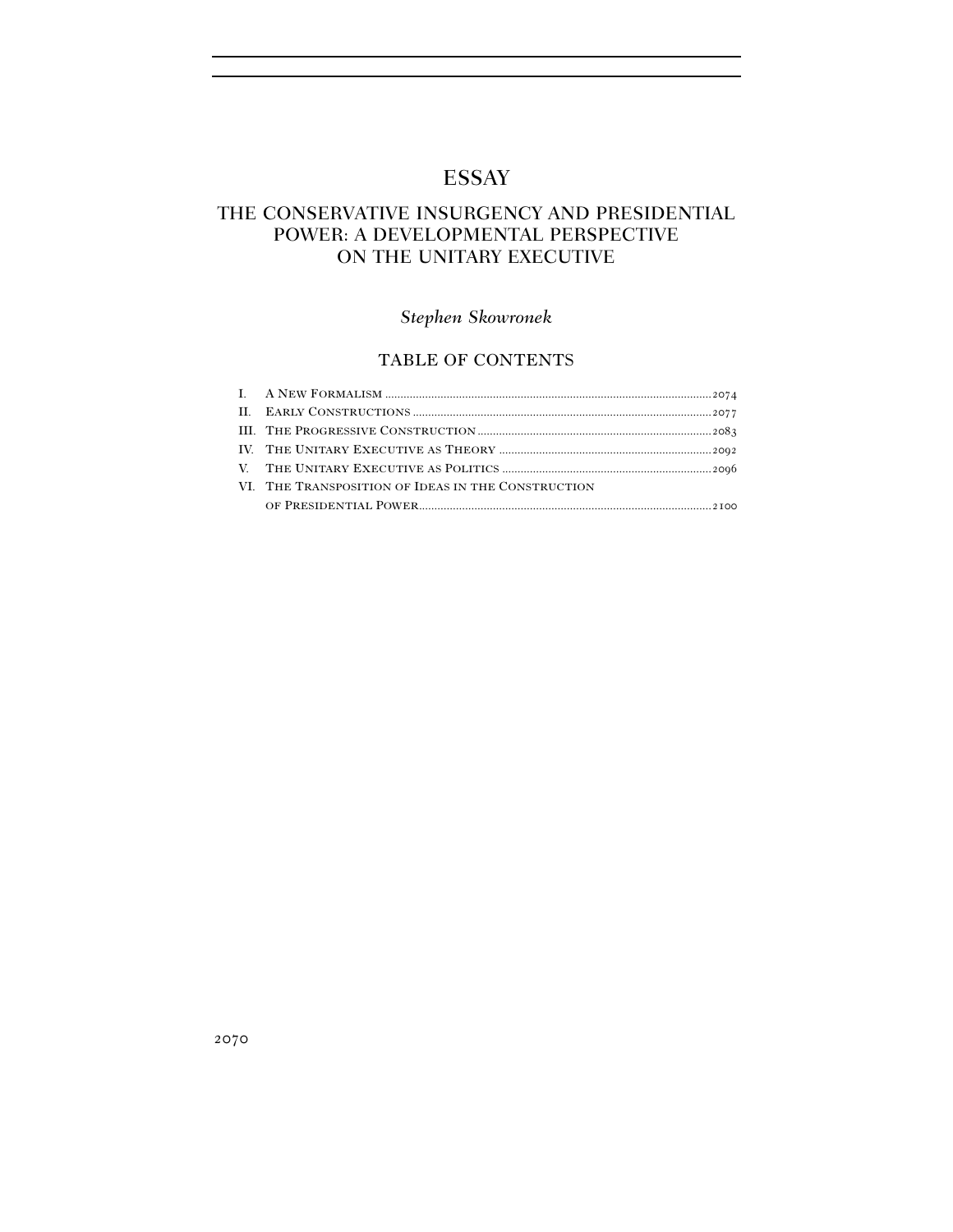## THE CONSERVATIVE INSURGENCY AND PRESIDENTIAL POWER: A DEVELOPMENTAL PERSPECTIVE ON THE UNITARY EXECUTIVE

## *Stephen Skowronek*<sup>∗</sup>

A government, by an unlimited power of construction, may stretch constitutions . . . , or interpret them as synods do scripture, according to the temporal interest of the predominant sect.

— John Taylor of Caroline1

The American Constitution was designed to render political change slow and difficult, and that has put it at odds with the various insurgencies that have, from time to time, swept over it. Indeed, few things in American political development are more impressive than the ingenuity of empowered movements in confounding the checks and balances that thwart their ambitions, and nothing has proven more consequential for American government over time than the ideas and institutions they have conjured to ease those constraints. The underlying political dynamic has long been familiar. Commenting on the drift of American government in the early nineteenth century, Virginia theorist John Taylor of Caroline decried the tendency of ideologically charged movements to change the Constitution without amendment. The "predominant sect" simply reinterpreted the text, proceeding by means of "construction" to render it more amenable to attainment of the new political purposes in view. Constraints on programmatic action gave way before a "machine called inference," a machine that works by "conceding [constitutional] principles, and then construing them away."2

<sup>∗</sup> Pelatiah Perit Professor of Political and Social Science at Yale University. Versions of this paper were presented at the Reagan Symposium on the Future of the American Presidency, Regent University (Feb. 6, 2009); the Conference on American Constitutional Development, Harvard Law School (Oct. 17, 2008); and the Seminar on Politics and Policy at the Wayne Morse Center for Law and Politics, University of Oregon School of Law (Oct. 3, 2008). I have benefited from the advice and criticism of Bruce Ackerman, Jeremy Bailey, Gerry Berk, Eldon Eisenach, Steve Engel, Mark Graber, Victoria Hattam, Sandy Levinson, Joseph Lowndes, Jud Mathews, Sidney Milkis, Bruce Miroff, Karen Orren, Eric Schickler, Steve Teles, and Dan Tichenor. 1 JOHN TAYLOR, CONSTRUCTION CONSTRUED AND CONSTITUTIONS VINDICATED <sup>23</sup>

<sup>(</sup>Lawbook Exch. 1998) (1820). 2 *Id.* Earlier, in 1815, Hugh Henry Brackenridge similarly observed that "[a] constitution is

like a nose of wax; it is twisted by the party that is predominant." HUGH HENRY BRACKEN-RIDGE, MODERN CHIVALRY 639 (Claude M. Newlin ed., Am. Book Co. 1937) (1815), *reprinted in* THOMAS GUSTAFASON, REPRESENTATIVE WORDS 54 (1992) (internal quotation marks omitted).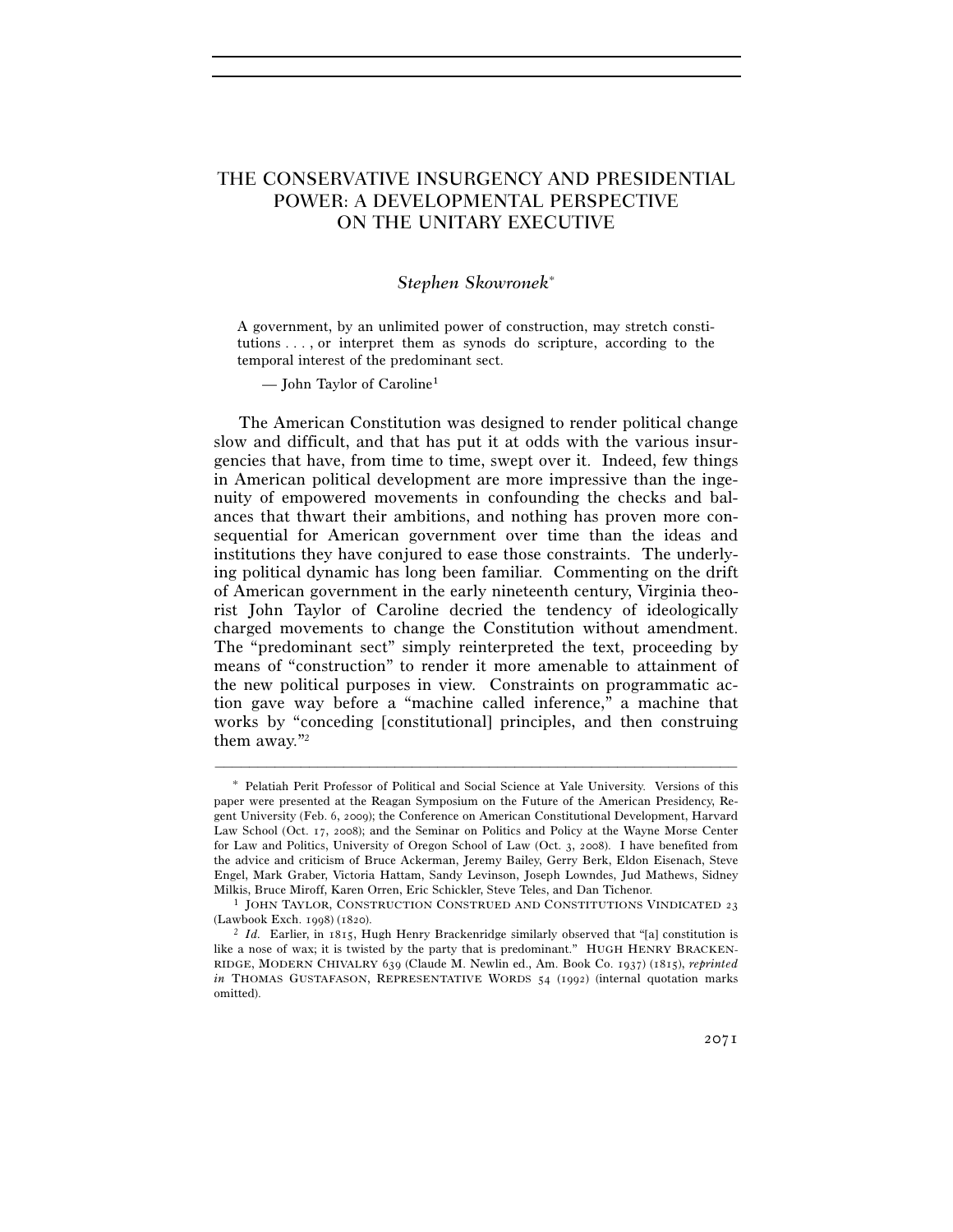The American presidency, as we know it today, is one of the chief products of the political machinery of constitutional inference. Time and again, the office has proven indispensable to the political ambitions of newly empowered reform movements, and each has brought to it a new set of legitimating ideas and institutional resources designed to attain them. Looking back, it may seem obvious that the presidency is uniquely suited to the promotion of transformative ambitions. But the attraction of insurgent movements to the presidency is, in fact, one of the great paradoxes of American constitutional design. The Framers feared leaders of the sort who would appeal directly to the people on behalf of one political program or another, and they created the presidency in large part to check popular enthusiasms.3 Far from endorsing presidential leadership, their assumptions in separating executive and legislative power were that Congress, with its vast repository of expressed powers and its close proximity to the people, was the branch most likely to exploit public sentiments, and that a properly constituted executive would help to stabilize the affairs of state.4 The separation of powers, the provision for indirect presidential elections, the charge to "preserve, protect and defend the Constitution,"5 the presidential veto of legislation — all marked the presidency as a counterweight to impulsive majorities and a prod to a more deliberative stance in national affairs.<sup>6</sup> It might be said that the Framers anticipated moments like the mid-1860s and the mid-1990s when congressional insurgents flush with power and emboldened by a radical vision

<sup>3</sup> *See, e.g.*, JAMES W. CEASER, PRESIDENTIAL SELECTION 51–75 (1979); JEFFREY K. TULIS, THE RHETORICAL PRESIDENCY 27–45 (1987); *cf.* James W. Ceaser et al., *The Rise of the Rhetorical Presidency*, *in* RETHINKING THE PRESIDENCY 233 (Thomas E. Cronin ed., 1982) (discussing a doctrinal shift in the twentieth century away from the original constitutional ideal and the "increasing pressure" on modern Presidents "to demonstrate their leadership capacity through an ever growing number of rhetorical performances," *id.* at 236). 4 *See, e.g.*, THE FEDERALIST NO. <sup>48</sup>, at 306 (James Madison) (Clinton Rossiter ed., 1999)

<sup>(&</sup>quot;[I]t is against the enterprising ambition of [the legislative] department that the people ought to indulge all their jealousy and exhaust all their precautions."). Hamilton defended the separation of powers as essential to control an overweaning legislature. THE FEDERALIST NO. 71 (Alexander Hamilton), *supra*, at 432 ("The tendency of the legislative authority to absorb every other has been fully displayed and illustrated by examples in some preceding numbers. In governments purely republican, this tendency is almost irresistible. The representatives of the people . . . seem sometimes to fancy that they are the people themselves . . . ."); *see also* Abner S. Greene, *Checks and Balances in an Era of Presidential Lawmaking*, 61 U. CHI. L. REV. 123, 140–53 (1994) (discussing the Framers' assumptions). 5 U.S. CONST. art. II, § 1, cl. 8. 6 On enduring tensions in relations between Presidents and movements, see Sidney M. Milkis,

*The President in the Vanguard: Lyndon Johnson and the Civil Rights Insurgency*, *in* FORMATIVE ACTS: AMERICAN POLITICS IN THE MAKING 269 (Stephen Skowronek & Matthew Glassman eds., 2007) [hereinafter FORMATIVE ACTS]; Elizabeth Sanders, *Presidents and Social Movements: A Logic and Preliminary Results*, *in* FORMATIVE ACTS, *supra*, at 223; and Daniel J. Tichenor, *Leaders, Citizenship Movements, and the Politics Rivalries Make*, *in* FORMATIVE ACTS, *supra*, at 241.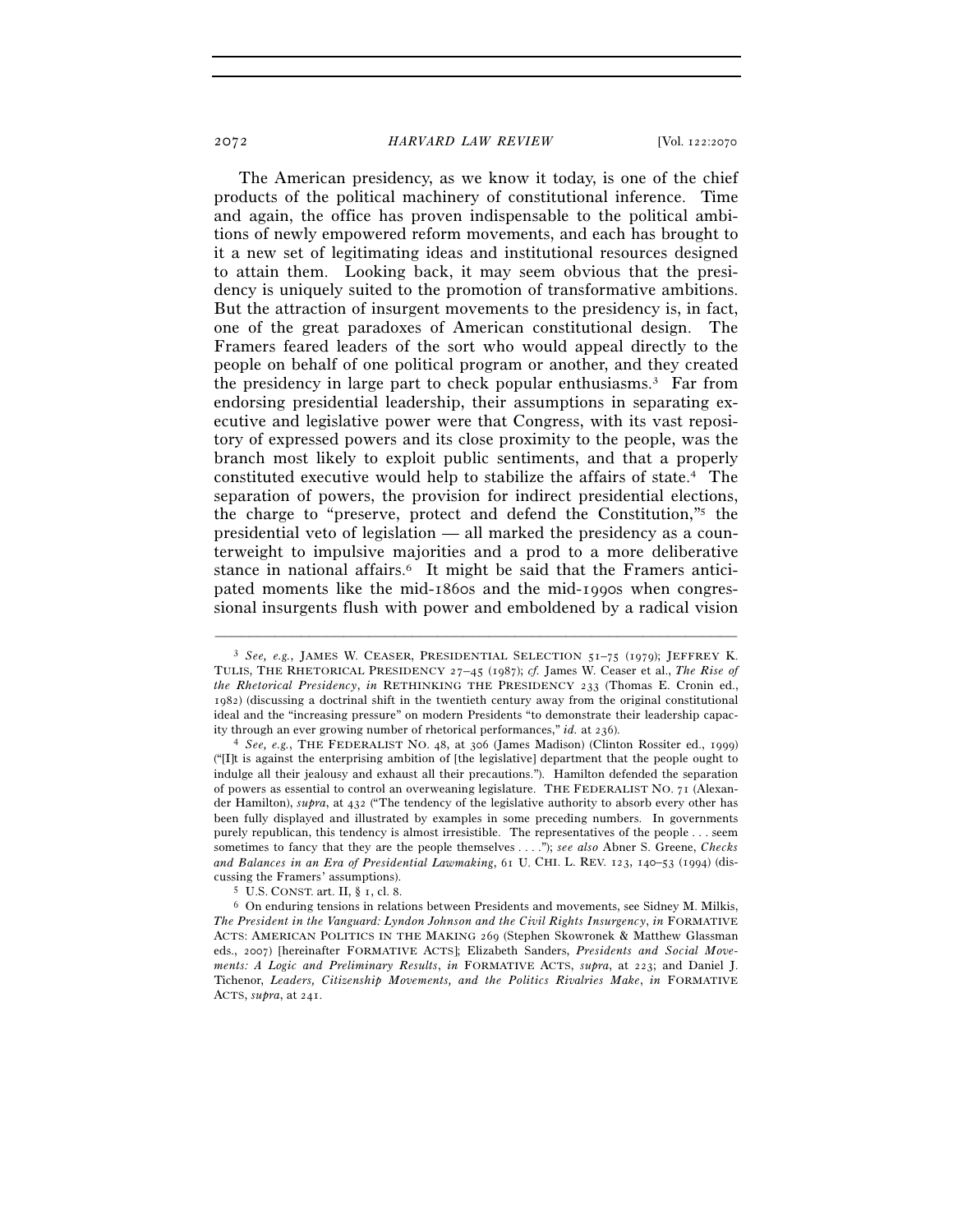of new possibilities squandered precious time and energy trying to weaken and circumvent an uncooperative occupant of the White House.<sup>7</sup> What they did not anticipate was that handicapping the legislative branch in the enactment of popular mandates and reconstructive programs would spur the development of alternative instrumentalities designed to work through the executive. The unintended effect of their division of powers has been to direct proponents of programmatic action to elaborate upon the endowments of the presidency and to refashion that counterweight to insurgency into its cutting edge.

This Essay traces these successive elaborations through to the most recent construction of presidential power, the conservative insurgency's "unitary executive." Work on this construction began in the 1970s and 1980s during the transition from progressive to conservative dominance of the national agenda. A budding conservative legal movement took up the doctrinal challenge as an adjunct to the larger cause, and in the 1990s, it emerged with a fully elaborated constitutional theory. After 2001, aggressive, self-conscious advocacy of the unitary theory in the Administration of George W. Bush put a fine point on its practical implications.8 Much has been written about this theory in recent years, but virtually all of the commentary is by legal scholars seeking to adjudicate the constitutional merits of the case. That is to say, commentators have been debating the soundness of the theory's claims as an interpretation of texts and precedents.9 The objective here is different. It is to situate the theory in the long line of insurgent constructions and to address it more directly as a political instrument and a developmental phenomenon.

<sup>7</sup> On Andrew Johnson's efforts to contain and stigmatize the ambitions of congressional Republicans for a more radical reconstruction of the South in the mid-1860s, see, for example, Nicole Mellow & Jeffrey K. Tulis, *Andrew Johnson and the Politics of Failure*, *in* FORMATIVE ACTS, *supra* note 6, at 153. On Bill Clinton's efforts to contain and stigmatize the ambitions of congressional Republicans working on behalf of the conservative agenda of the mid-1990s, see, for example, ELIZABETH DREW, SHOWDOWN: THE STRUGGLE BETWEEN THE GINGRICH CON-GRESS AND THE CLINTON WHITE HOUSE (1996).

<sup>8</sup> *See* JOHN P. MACKENZIE, ABSOLUTE POWER: HOW THE UNITARY EXECUTIVE THE-ORY IS UNDERMINING THE CONSTITUTION 1–4, 31–62 (2008); JAMES P. PFIFFNER, POWER PLAY: THE BUSH PRESIDENCY AND THE CONSTITUTION (2008); Steven E. Schier, *George W. Bush and Washington Governance: Effective Use of a Self-Limiting Style*, 6 FORUM, Issue 2, art. <sup>2</sup>, 2008, *available at* http://www.bepress.com/forum/vol6/iss2/art2/. 9 *See, e.g.*, MACKENZIE, *supra* note 8, at 5–11; Curtis A. Bradley & Martin S. Flaherty, *Ex-*

*ecutive Power Essentialism and Foreign Affairs*, 102 MICH. L. REV. 545 (2004); A. Michael Froomkin, *The Imperial Presidency's New Vestments*, 88 NW. U. L. REV. 1346 (1994); A. Michael Froomkin, *Still Naked After All These Words*, 88 NW. U. L. REV. 1420 (1994); Greene, *supra* note 4; Lawrence Lessig & Cass R. Sunstein, *The President and the Administration*, 94 COLUM. L. REV. 1 (1994); Kevin M. Stack, *The President's Statutory Powers To Administer the Laws*, 106 COLUM. L. REV. 263 (2006); Louis Fisher, Jack Rakove, John Yoo, & Gordon Silverstein, Discussion at the University of California, Berkeley: The Imperial Presidency and the Founding (Sept. 19, 2008) (video available at http://www.youtube.com/watch?v=w1qGDeAZ9-w).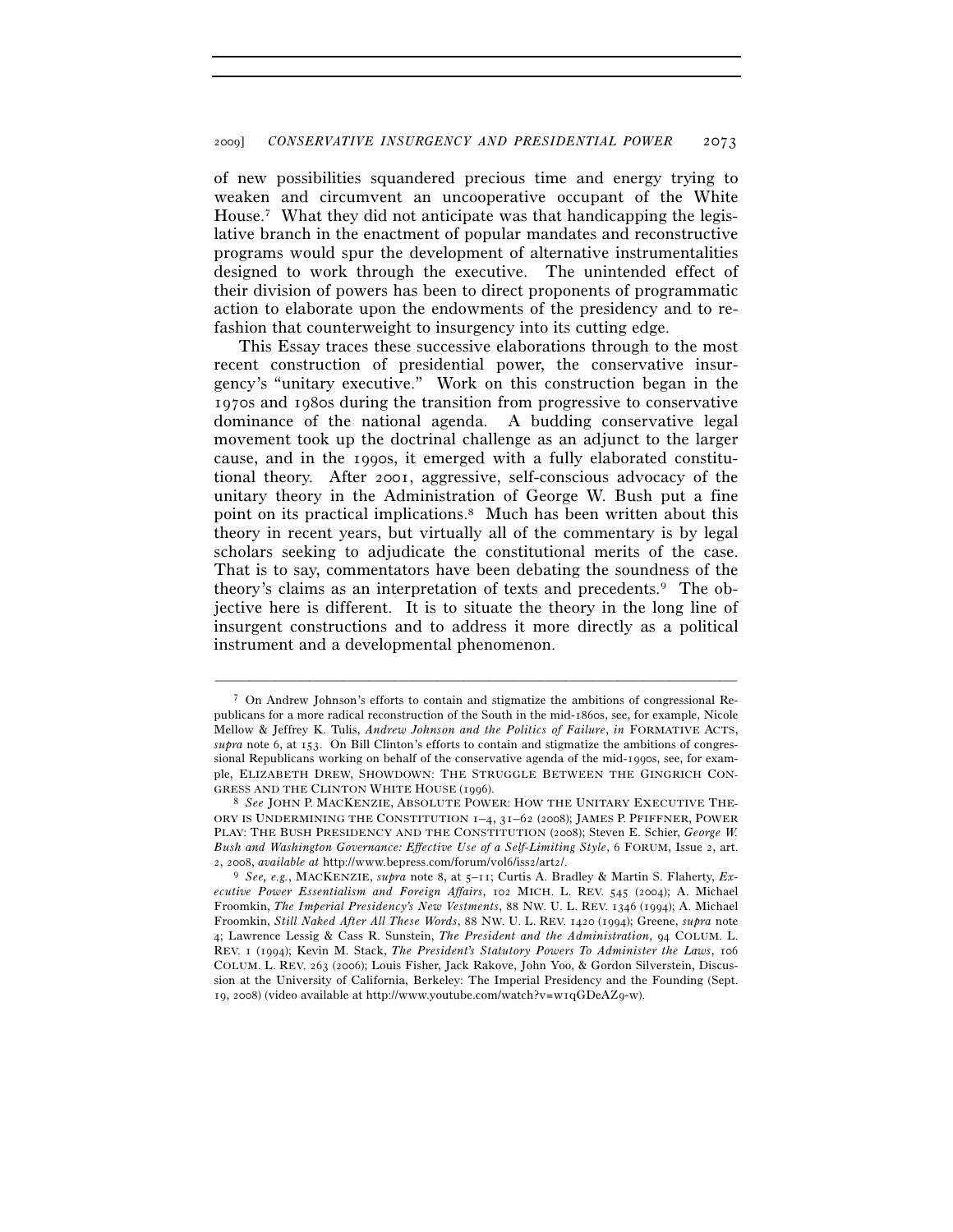The guiding assumption of this analysis is that a new construction of the presidency gains currency when it legitimizes the release of governmental power for new political purposes. I do not mean to suggest that candid reckoning with construction as a political process disposes of the constitutional claims of the unitary theory or of any other theory for that matter. I contextualize these claims in order to bring other issues to the fore. Significance is to be found in the practical political problems that conservative insurgents had to confront in venting their ambitions, in the sequence of prior constructions on which their response to these problems was built, and in the cumulative effects of the developmental process of construction itself.

The power of ideas is registered, first and foremost, in ideas about power. Those who have sought, time and again, to make American government a more efficient vehicle for their transformative ambitions have understood that fact implicitly. And yet, as constructions of power superimpose themselves one on another, each implicated in the next, standards of control tend to drift, and as plausible premises for action accumulate, calling power to account becomes more difficult. The phalanx of legal scholars currently debating the claims of the unitary executive is indicative not only of the high political stakes at issue in the moment at hand, but also of the high premium to be paid in the twenty-first century for a coherent theory of American government. A developmental perspective may be useful in this regard, for by directing attention to the sequence of change and to the premises upon which modern forms of power emerged, it highlights the contemporary implications of recent interest in doubling back to first principles.

#### I. A NEW FORMALISM

From a developmental point of view, it seems reasonable to suppose that conservatives were prompted to construct presidential power anew by limitations they encountered in the received construction when trying to employ it in pursuit of their own ends. What those limitations might have been, however, is not readily apparent. American progressives had already spent the better part of the twentieth century relaxing constraints on the American executive. Dismissive of what they called "Constitution worship" for its blind attachment to the governing arrangements of an earlier day and impatient with what they perceived as the rigid formalities of a written text, these reformers had advanced a pragmatic, capacious, and famously open-ended theory of national power.10 With that theory, they proceeded to recon-

<sup>10</sup> On the progressives' critique of constitutional rigidities and the rejection of "Constitution worship," see, for example, HERBERT CROLY, THE PROMISE OF AMERICAN LIFE 200 (Arthur M. Schlesinger, Jr. ed., Belknap Press of Harvard Univ. Press 1965) (1909); and WOODROW WIL-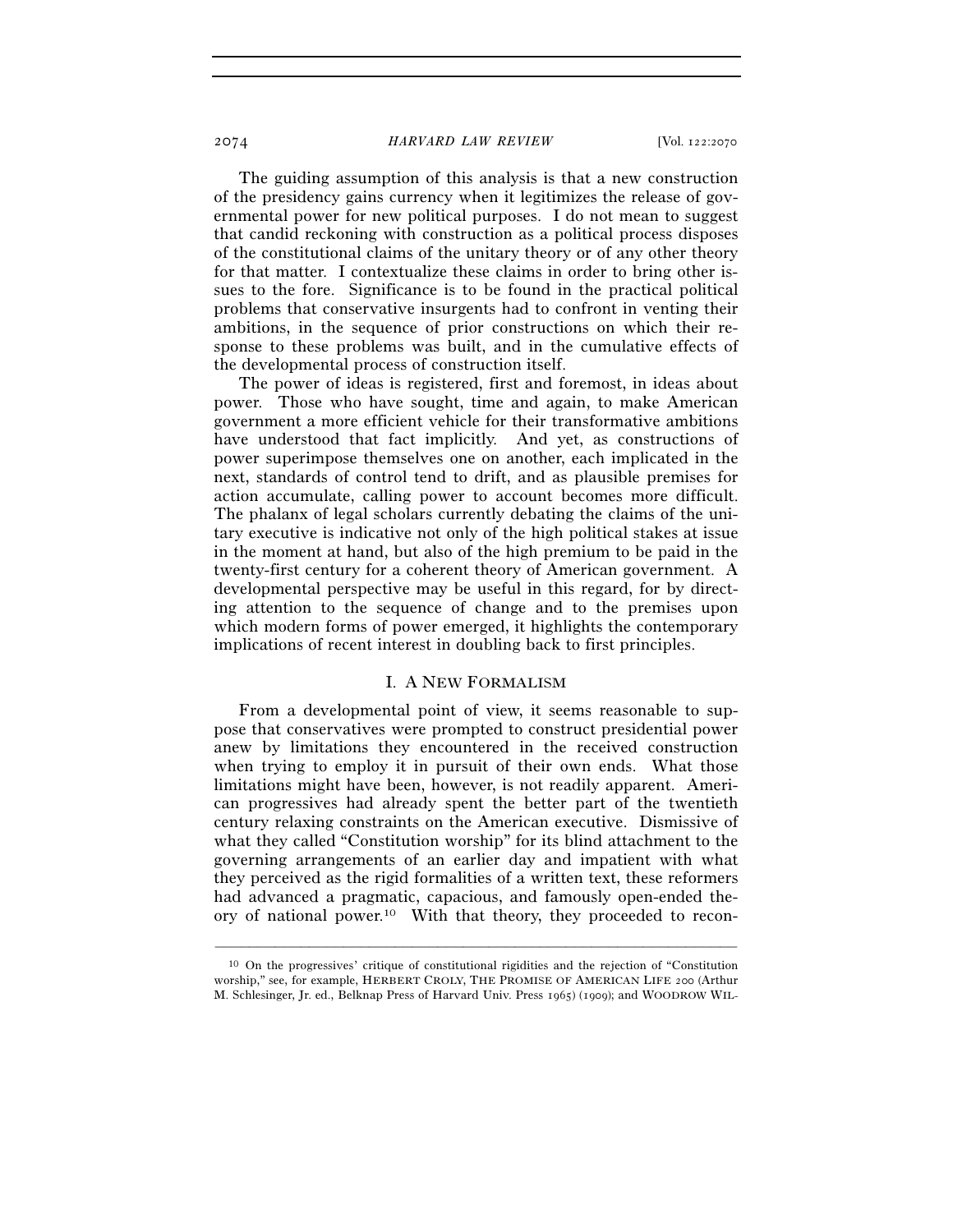struct institutional relationships throughout American government around presidential initiative and administrative capacity. For all appearances, "presidential government" was a done deal by the mid- $1060s.<sup>11</sup>$ 

Equally curious is that contemporary conservatives would take up advocacy of a cause that had left many of their own ideological forebears anxious and defensive.12 In the later years of progressive dominance, American conservatives were still cuing off of a hallowed Whig tradition of hostility to presidential aggrandizement and executive pretension; opposition to progressive political priorities went hand in hand with skepticism toward the progressives' "modern" presidency. The conservatives of the 1950s and 1960s were formalists who shunned the progressives' pragmatism and upheld constitutional arrangements that the shift to presidential government threatened. A diverse array of conservative analysts and theorists — James Burnham, Willmoore Kendall, Alfred de Grazia, and James Buchanan countered the higher-order aggregations of the progressives' new system of rule by repairing to the original design of American government and expounding upon the congressional and local prerogatives it harbored.13 Especially notable in light of more recent conservative claims were the prior generation's concerns about efforts to fortify the presidency with new resources for managing the burgeoning federal establishment, as the specter of unified command and control compounded the threat posed by the expanded administrative establishment to local and congressional responsibilities.<sup>14</sup> It was with an urgent sense of loss and constitutional foreboding that James Burnham wrote of the "managerial revolution" that was sweeping the globe.15

The theory of the unitary executive promotes exactly what the earlier generation of conservatives feared. It is a brief for the President to act as the exclusive manager of all matters that fall within the purview of the instrumentalities of the executive branch. By that premise, con-

<sup>–––––––––––––––––––––––––––––––––––––––––––––––––––––––––––––</sup> SON, CONGRESSIONAL GOVERNMENT 215 (Peter Smith ed., World Publ'g Co. 1973) (15th prtg. 1901). 11 JAMES MACGREGOR BURNS, PRESIDENTIAL GOVERNMENT <sup>309</sup>–51 (1965). 12 On this oft-noted reversal, see, for example, James Risen, *The Executive Power Awaiting the* 

*Next President*, N.Y. TIMES, June 22, 2008, § 4 (Week in Review), at 4; and Sam Tanenhaus, *Sidebar: When Reining in an Imperial President Was the Conservatives' Cause*, N.Y. TIMES, June <sup>22</sup>, 2008, § 4 (Week in Review), at 4. 13 *See* JAMES BURNHAM, CONGRESS AND THE AMERICAN TRADITION (1959); ALFRED

DE GRAZIA, REPUBLIC IN CRISIS: CONGRESS AGAINST THE EXECUTIVE FORCE (1965); Willmoore Kendall, *The Two Majorities*, 4 MIDWEST J. POL. SCI. 317 (1960); G. Patrick Lynch, *Protecting Individual Rights Through a Federal System: James Buchanan's View of Federalism*, <sup>34</sup> PUBLIUS, Fall 2004, at 153. 14 *See, e.g.*, Peri E. Arnold & L. John Roos, *Toward a Theory of Congressional-Executive Rela-*

*tions*, 36 REV. POL. <sup>410</sup> (1974). 15 *See* JAMES BURNHAM, THE MANAGERIAL REVOLUTION (1941).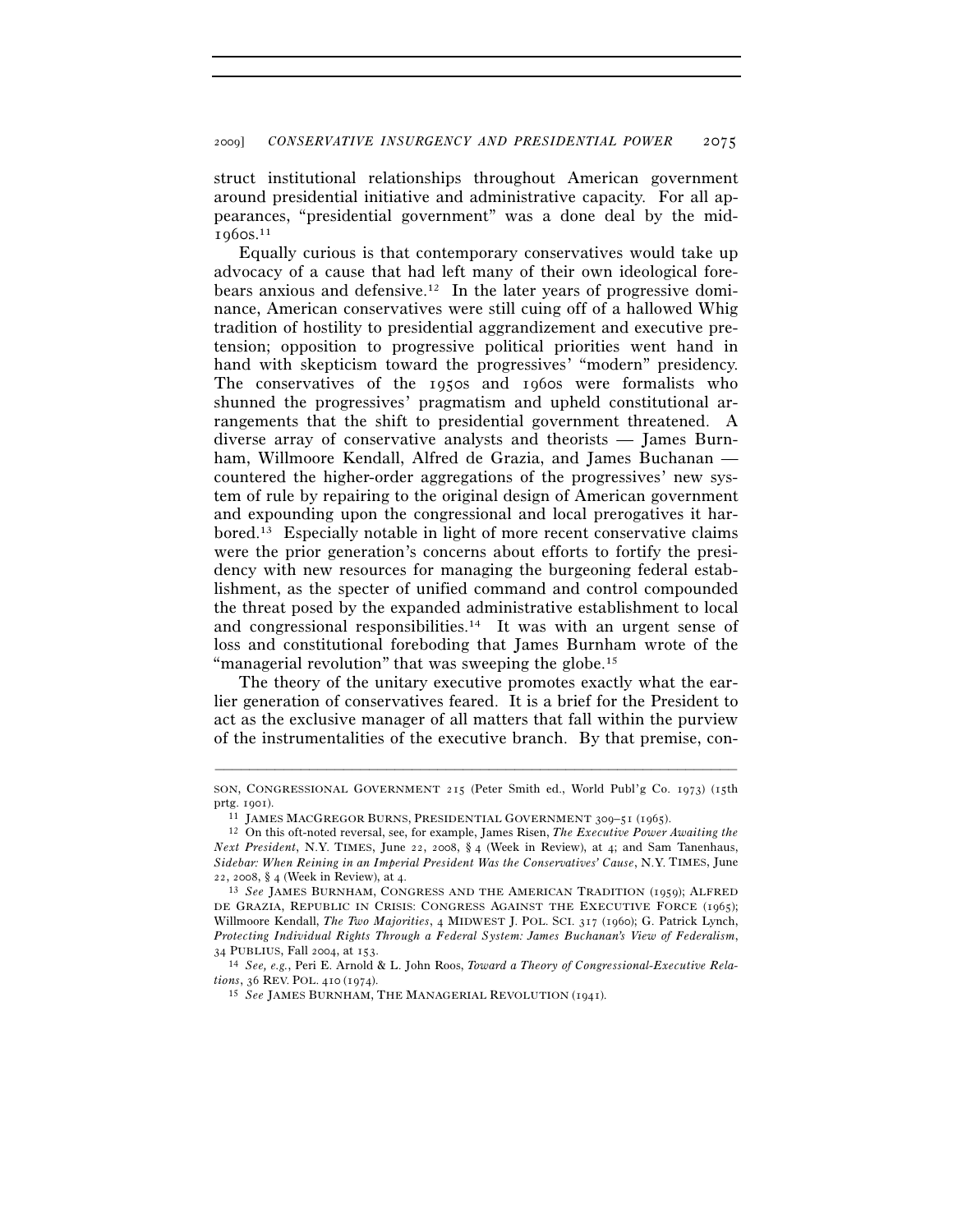temporary conservatives have sought to limit prerogatives long claimed by the other branches over administrative instruments, procedures, and personnel, to tap the vast repositories of power accumulated in the modern executive establishment, and to expand the capacities of the President to set policy and adjudicate disputes unilaterally. The argument is conservative only in that it draws a hard line against pragmatism and experimentation in institution-building.16 It rests the case for presidential management squarely on the Constitution as it was originally conceived and ratified.

There are different strands of the unitary theory, and advocates of one do not necessarily endorse all the propositions of another.<sup>17</sup> They do, however, move out from a common core. All proceed upon an elaboration of the principle of the separation of powers, most especially upon the Constitution's grant of independent powers to the President.18 Of particular importance is the Constitution's vesting of "the executive power" in a single officer, the President, as that is read to imply expansive authority and exclusive responsibility. When the distinctly unqualified wording of Article II's Vesting Clause is figured into other presidential powers derived from the oath of office, the Commander in Chief Clause, and the Take Care Clause, the domain of unfettered action can be broadened along any number of fronts — for example, in interpreting and executing the law, or in conducting foreign relations, or in warmaking and the control of military affairs. The theory has been invoked to justify unilateral warmaking powers for the President.19 It has been used to expand presidential discretion with signing statements that defend executive prerogatives against possible infringement by specific parts of the legislation being enacted into law.20 Even in its more modest forms, the theory undercuts ad-

<sup>16</sup> *See, e.g.*, Steven G. Calabresi, *Political Parties as Mediating Institutions*, 61 U. CHI. L. REV. 1479 (1994) (indicating how a unitary theorist might accommodate the improvisational developments that have come to surround presidential power over time). 17 For a description of the range of views, see STEVEN G. CALABRESI & CHRISTOPHER S.

YOO, THE UNITARY EXECUTIVE <sup>18</sup>–21 (2008). 18 *See, e.g.*, Steven G. Calabresi, *Some Normative Arguments for the Unitary Executive*, <sup>48</sup> ARK. L. REV. 23, 45–70 (1995); Steven G. Calabresi, *The Vesting Clauses As Power Grants*, 88 NW. U. L. REV. 1377, 1395–1400 (1994); Steven G. Calabresi & Saikrishna B. Prakash, *The President's Power To Execute the Laws*, 104 YALE L.J. 541, 570–99 (1994); Steven G. Calabresi & Kevin H. Rhodes, *The Structural Constitution: Unitary Executive, Plural Judiciary*, 105 HARV. L. REV. 1153 (1992); *see also* JOHN YOO, THE POWERS OF WAR AND PEACE: THE CONSTI-TUTION AND FOREIGN AFFAIRS AFTER 9/11 (2005) [hereinafter YOO, THE POWERS OF WAR AND PEACE]; JOHN YOO, WAR BY OTHER MEANS: AN INSIDER'S ACCOUNT OF THE WAR ON TERROR (2006).

ON TERROR (2006). 19 *See* YOO, THE POWERS OF WAR AND PEACE, *supra* note 18. 20 *See* Curtis A. Bradley & Eric A. Posner, *Presidential Signing Statements and Executive Power*, 23 CONST. COMMENT. 307, 308, 318, 328–29 (2006); Steven G. Calabresi & Daniel Lev, *The Legal Significance of Presidential Signing Statements*, 4 FORUM, Issue 2, art. 8, 2006, *available at* http://www.bepress.com/forum/vol4/iss2/art8/.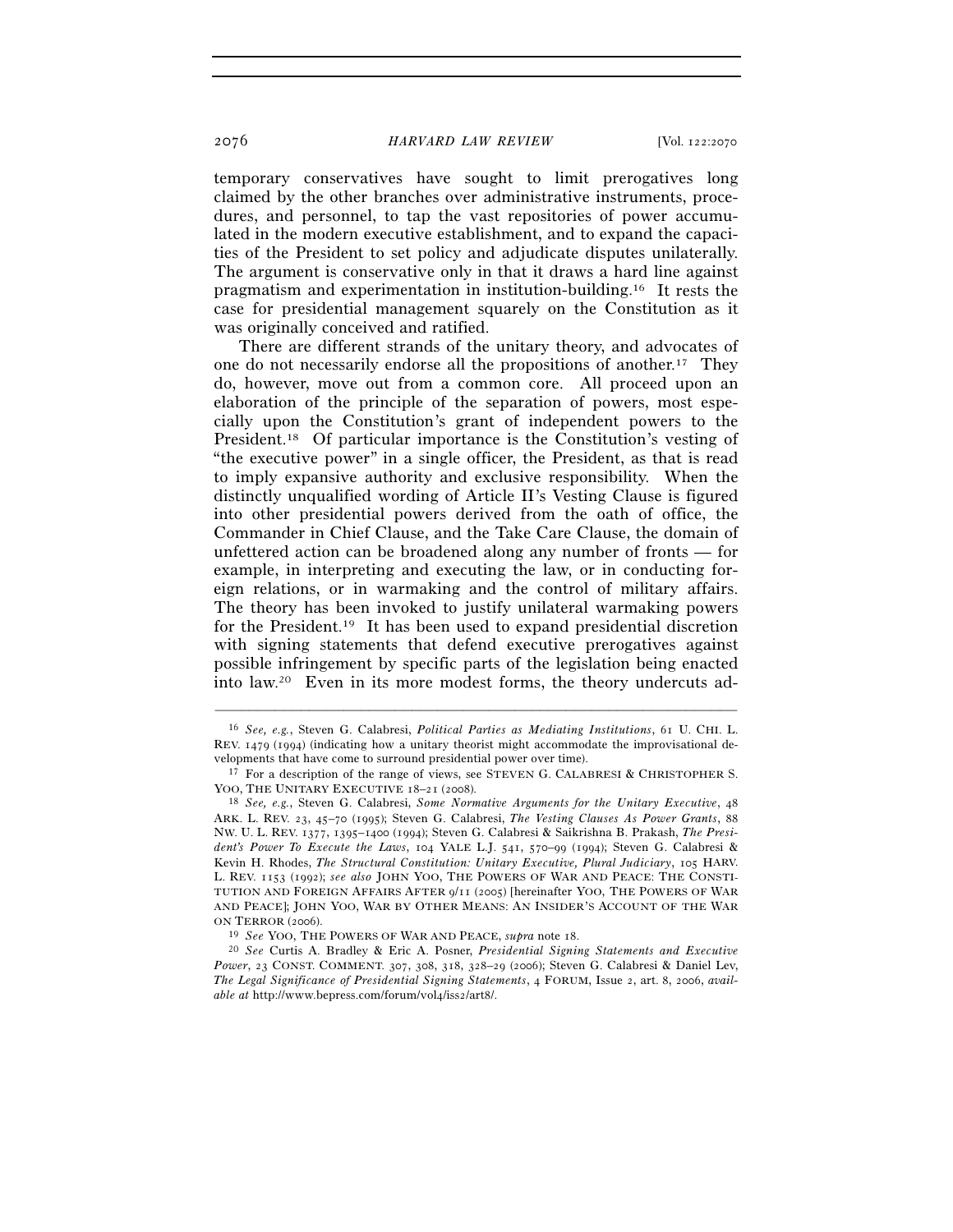ministrative arrangements designed to secure the independence of prosecutors, regulators, accountants, forecasters, personnel officers, scientists, and the like. It discounts the notion of objective, disinterested administration in service to the government as a whole and advances in its place the ideal of an administration run in strict accordance with the President's priorities. The principal claim is that the Constitution mandates an integrated and hierarchical administration — a unified executive branch — in which all officers performing executive business are subordinate to the President, accountable to his interpretations of their charge, and removable at his discretion. The overall effect is to authorize the President to capitalize on all that the historical development of national power has created while leaving to others the Constitution's most rudimentary and combative instruments: term limits and quadrennial elections, congressional control of the purse and Senate review of appointments, judicial intervention and the threat of impeachment.

The unitary theory serves as an interesting window into developmental processes precisely because there is no simple way of characterizing its relationship to positions advanced in the recent past. Whereas the progressives revamped American government in general, and the presidency in particular, in a concerted "revolt against formalism,"<sup>21</sup> today's conservatives insist on a close reading of constitutional stricture. At the same time, the new conservatives have not invoked formalism, as the earlier generation had, to contain the power of the presidency; they have, on the contrary, deployed it as a vehicle for more aggressively asserting the President's independence and freedom of action. In place of a straightforward refutation of the progressives' case for the "modern" presidency, today's conservatives have, in effect, outbid them. They have reinvigorated traditional conservative arguments for resting power on original understandings of the Constitution, but they have jettisoned traditional conservative reservations about the modern presidency, and they have extended the progressive paradigm of presidency-centered government while jettisoning the distinctly progressive premises on which it was built. What commands our attention, then, is an arresting recombination of the historical elements in play, a new marriage of formalism with presidentialism, of originalism with unilateralism.

#### II. EARLY CONSTRUCTIONS

For all the distension it might produce over the long haul, construction is likely, in each instance, to be a highly constrained process. The

<sup>–––––––––––––––––––––––––––––––––––––––––––––––––––––––––––––</sup> 21 *See generally* MORTON G. WHITE, SOCIAL THOUGHT IN AMERICA: THE REVOLT AGAINST FORMALISM (1949).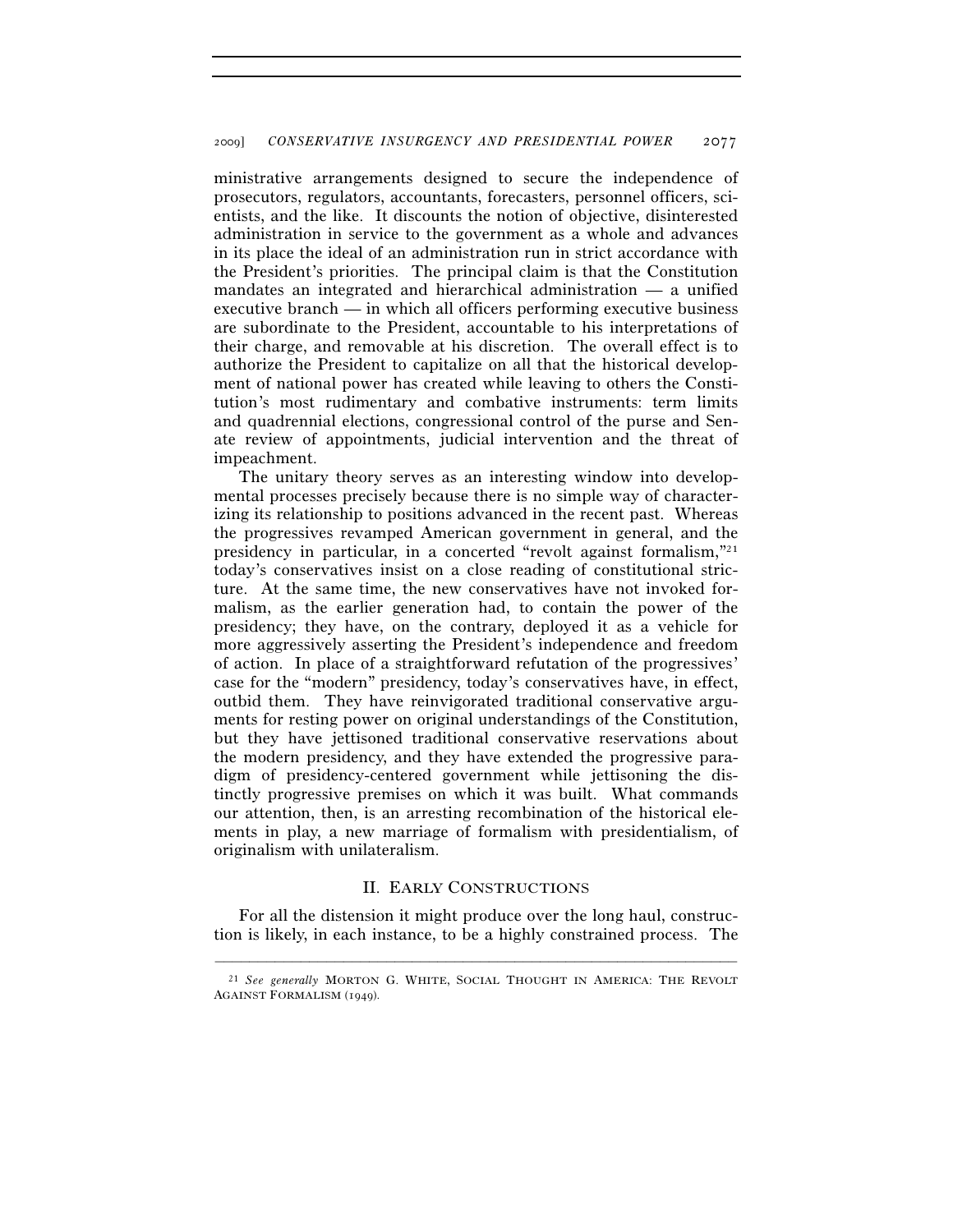constitutional text cannot be ignored, nor can advocates of a new dispensation afford to have their interpretation of it dismissed out of hand as implausible. Notwithstanding the drift over time in the standards employed, constructions of presidential power are likely to succeed to the extent that their premises appear in the course of events familiar, sensible, even restorative.

Arresting as it may be as a new amalgam, today's conservative construction of presidential power is hardly unfamiliar. Advocates of the unitary theory have a long, if contentious, history on which to draw. During the Washington Administration, Alexander Hamilton ventured that when the Framers of the Constitution vested "the Executive Power" in the President, they had in mind a well-established model of what those powers encompassed. It followed that the clauses of Article II should be read expansively in light of what the "general theory and practice" of other nations at the time considered the executive's "natural" domain, and that presidential powers were limited only narrowly by the qualifications stipulated in the rest of document.<sup>22</sup> This argument was reworked at the height of the progressive movement by Theodore Roosevelt in his "stewardship theory" of the presidency.23 Drawing upon Hamilton's broad reading of the Vesting Clause and celebrating what he called the "Jackson-Lincoln" school of presidential practice, Roosevelt asserted that the American President was free to do anything on behalf of the nation except what the Constitution and the laws explicitly proscribed.24 The companion notion of "departmentalism" also has a long and distinguished pedigree. It holds that the presidency, as an equal and coordinate branch of government, cannot be subordinated to interpretations of the Constitution and the laws proffered by the other branches but must remain free to interpret both by its own lights in the fulfillment of its executive responsibilities.25

The common feature of this family of arguments is that they assess the constitutional distribution of powers from the President's perspective. Today's unitary theorists have elaborated this perspective in the

<sup>22</sup> *See* Alexander Hamilton, *Pacificus No. 1* (June 29, 1793), *reprinted in* 1 CLASSICS OF AMERICAN POLITICAL AND CONSTITUTIONAL THOUGHT 634, 636 (Scott J. Hammond, Kevin R. Hardwick & Howard L. Lubert eds., 2007). 23 William H. Harbaugh, *The Constitution of the Theodore Roosevelt Presidency and the Pro-*

*gressive Era*, *in* THE CONSTITUTION AND THE AMERICAN PRESIDENCY 63, 67 (Martin L. Fausold & Alan Shank eds., 1991); *see also id.* at 66–68. 24 THEODORE ROOSEVELT, AN AUTOBIOGRAPHY <sup>380</sup> (Da Capo Press 1985) (1913); *accord*

*id.* at 371–72, 379–80. 25 *See* KEITH E. WHITTINGTON, POLITICAL FOUNDATIONS OF JUDICIAL SUPREMACY:

THE PRESIDENCY, THE SUPREME COURT, AND CONSTITUTIONAL LEADERSHIP IN U.S. HISTORY xi, 14–18 (2007); Walter F. Murphy, *Who Shall Interpret? The Quest for the Ultimate Constitutional Interpreter*, 48 REV. POL. 401, 411–12 (1986).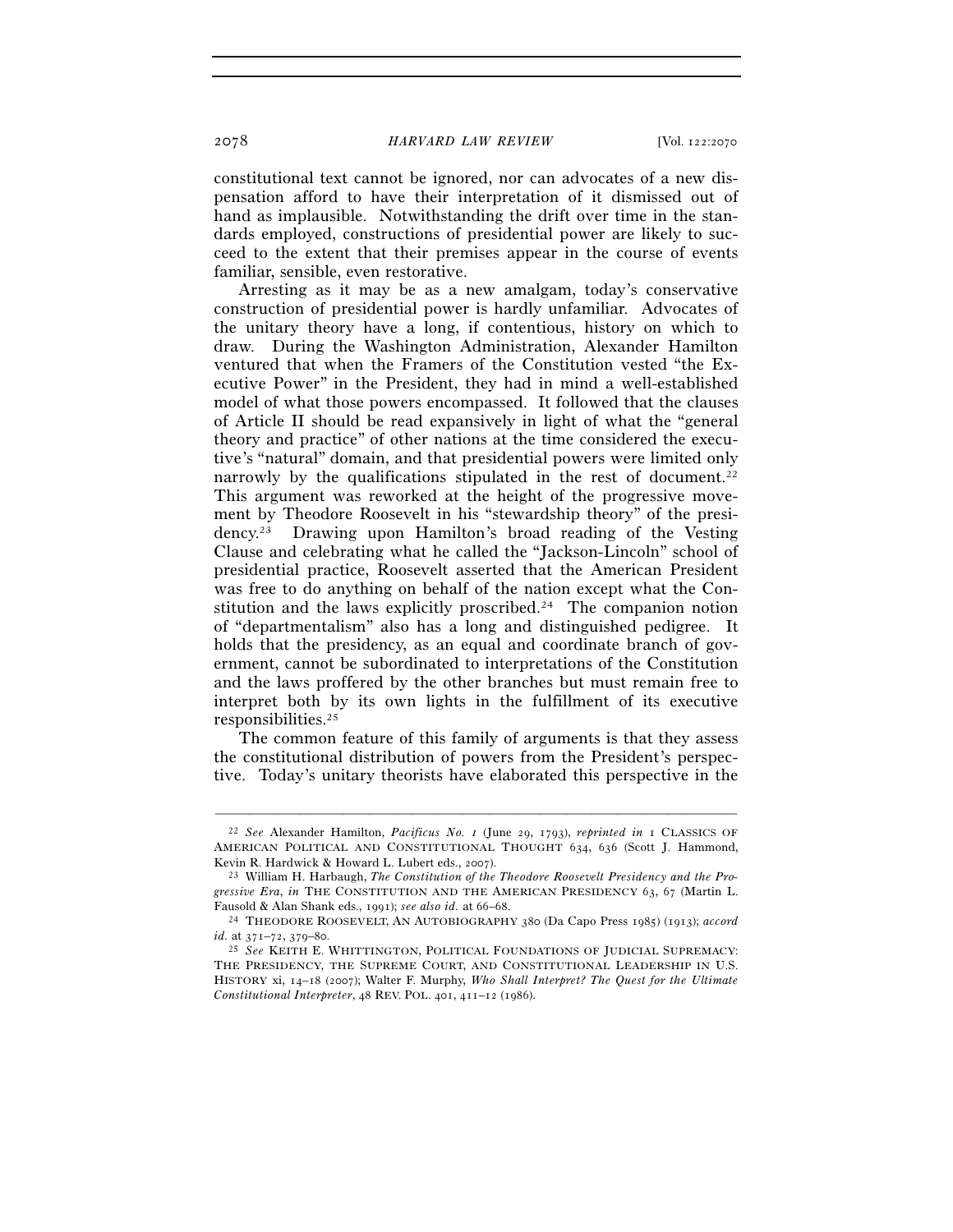form of a lawyer's brief: they have highlighted its doctrinal underpinnings, generalized their application, and drawn out their contemporary implications. The additional rigor has also prompted them to discriminate and choose among historical expressions of the argument. For example, Professor Steven Calabresi, who has done more than any other contemporary scholar to flesh out the theory, pointedly rejects Roosevelt's stewardship notion as overblown and unsupportable.26 However, when he and his collaborators surveyed presidential history, they found that claims consistent with their more disciplined presentation of the unitary theory have been voiced by virtually all incumbents of the office — the mediocre as well as the great, the failed as well as the successful.<sup>27</sup> Though it is hardly surprising to find that Presidents have sought all along to maximize their power within the constitutional system, the unitary theorists are not out to surprise. On the contrary, the strength of their case for presidential power in contemporary American government hinges on the claim that it is nothing new.

And to a large extent, they are correct. The theory of the unitary executive is new less for what it adds to prior arguments for presidential power than for what it does away with. Indeed, for all that is familiar in the theory and for all the scholarly discipline that has been brought to bear on it in recent years, it is easy to lose sight of what is missing. On inspection, however, this is the first time since the Founding that a political movement has let the constitutional powers claimed by Presidents and their surrogates stand on their own without the deployment of some new mechanisms designed to hold those powers to account. Put another way, the familiarity of the formal arguments on which this construction rests obscures the extent to which past insurgencies relied upon the development of extra-constitutional devices to solve the riddle of empowerment and control and to build the modern presidency.

Previously, presidential empowerment in America has been accompanied by insurgent campaigns to democratize the government more thoroughly; that is to say, new power claims by the President were accommodated by the political movements that supported them in alternative governing arrangements designed to surround and regulate the release of that power from outside the Constitution proper. The Jef-

<sup>26</sup> *See* CALABRESI & YOO, *supra* note 17, at 245. 27 *See generally* Steven G. Calabresi & Christopher S. Yoo, *The Unitary Executive During the First Half-Century*, 47 CASE W. RES. L. REV. 1451 (1997); Steven G. Calabresi & Christopher S. Yoo, *The Unitary Executive During the Second Half-Century*, 26 HARV. J.L. & PUB. POL'Y 667 (2003); Christopher S. Yoo, Steven G. Calabresi & Anthony J. Colangelo, *The Unitary Executive in the Modern Era, 1945–2004*, 90 IOWA L. REV. 601 (2005); Christopher S. Yoo, Steven G. Calabresi & Laurence D. Nee, *The Unitary Executive During the Third Half-Century, 1889–1945*, 80 NOTRE DAME L. REV. 1 (2004).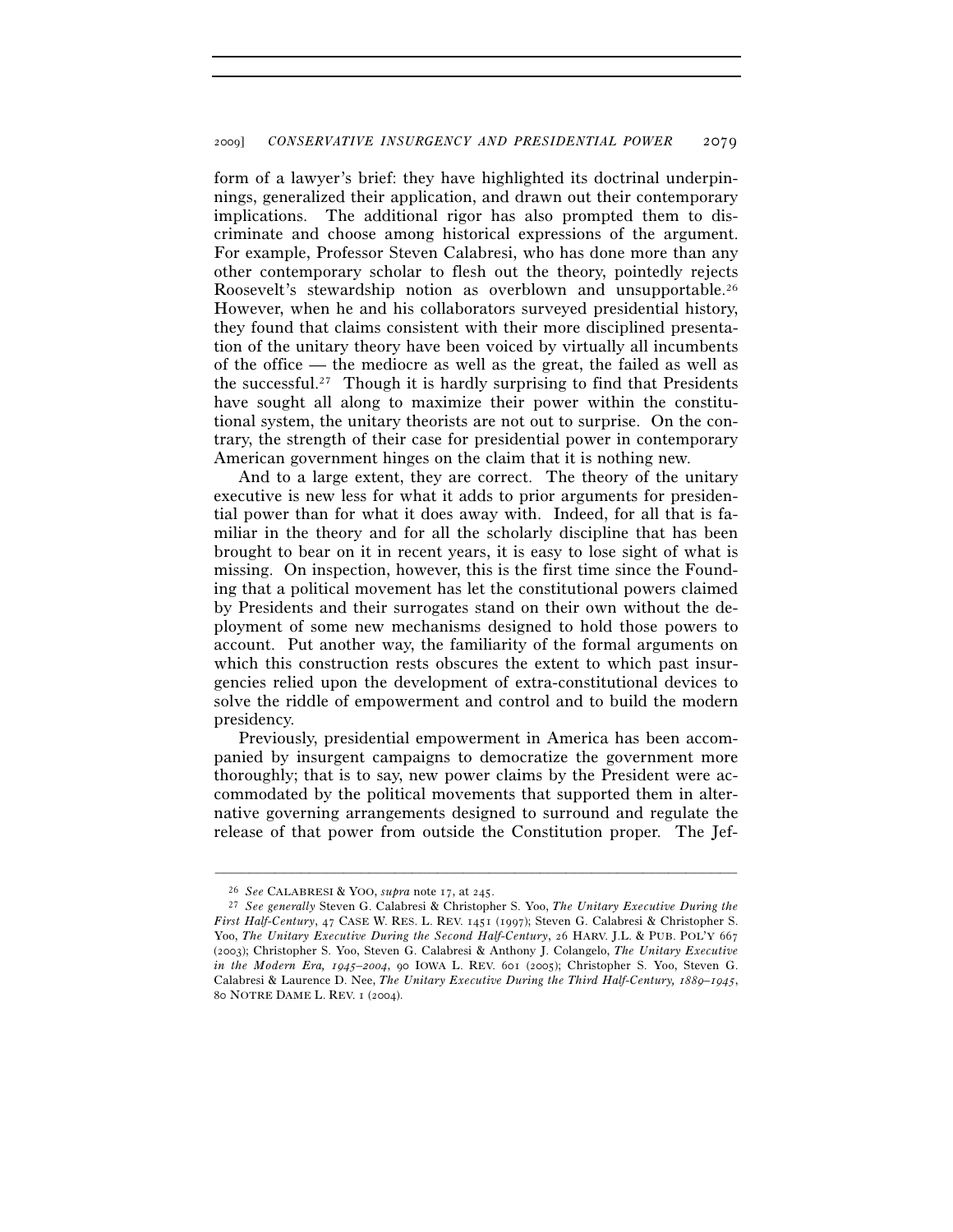fersonians, Jacksonians, and Progressives, though markedly different from one another in their immediate programmatic objectives, each coupled enthusiasm for a more expansive reading of executive prerogatives with innovations designed to render the control of power more collective and cooperative. Unity has hitherto been a *political* ideal directed at *interbranch* relations and achieved through the organization and mobilization of the polity at large; up until now, reconstructive movements have sought *political* solutions to what they perceived to be a constitutional *problem* of separation. Formal checks and balances were eased in the past by the creation of auxiliary institutions and informal mechanisms of political control, mechanisms that sought at once to foster institutional collaboration and to make the representation of public opinion more continuous and effective. Prior insurgencies have, to be sure, interpreted presidential power permissively, but not until now has the Constitution alone lent legitimacy to its development.

Commentators have long contended that Jefferson's conception of presidential power proved in practice to be no less expansive than Hamilton's.28 But as Professor Jeremy Bailey has recently detailed, there was a crucial difference between them. Whereas Hamilton sought to lodge presidential prerogatives in Article II of the Constitution, Jefferson sought to extricate presidential strength from the constitutional text and anchor it instead in externalized expressions of public opinion.29 By claiming ground beyond the Constitution, Jefferson's construction was in some ways even less constrained than Hamilton's, and yet its scope was kept circumstantial and subject to the judgments of others. For Jefferson, extraordinary assertions of presidential power could be justified as a collective act of popular will, a mandate from the people, a populist intervention.30 By implication, these interventions would extend no further than the people's collective action and political indulgence would take it. Checks and balances would be left intact as security against the impositions of individuals and factions who had less than overwhelming popular support.

Jefferson's construction of presidential power was reflected institutionally in innovations that played to the political strengths of his movement. The formation of the Republican Party, the ratification of the Twelfth Amendment, the designation of the congressional caucus as the presidential nominating body, the selection of state electors in

<sup>–––––––––––––––––––––––––––––––––––––––––––––––––––––––––––––</sup> 28 *See, e.g.*, HENRY ADAMS, HISTORY OF THE UNITED STATES OF AMERICA DURING THE ADMINISTRATIONS OF JEFFERSON AND MADISON 78 (Prentice Hall 1963) (1891).<br><sup>29</sup> See JEREMY D. BAILEY, THOMAS JEFFERSON AND EXECUTIVE POWER 18 (2007).<br><sup>30</sup> See BRUCE ACKERMAN, THE FAILURE OF THE FOUNDING FATHERS 5–6, 9,

SIDNEY M. MILKIS & MICHAEL NELSON, THE AMERICAN PRESIDENCY: ORIGINS AND DEVELOPMENT, 1776–2002, at 103 (2003).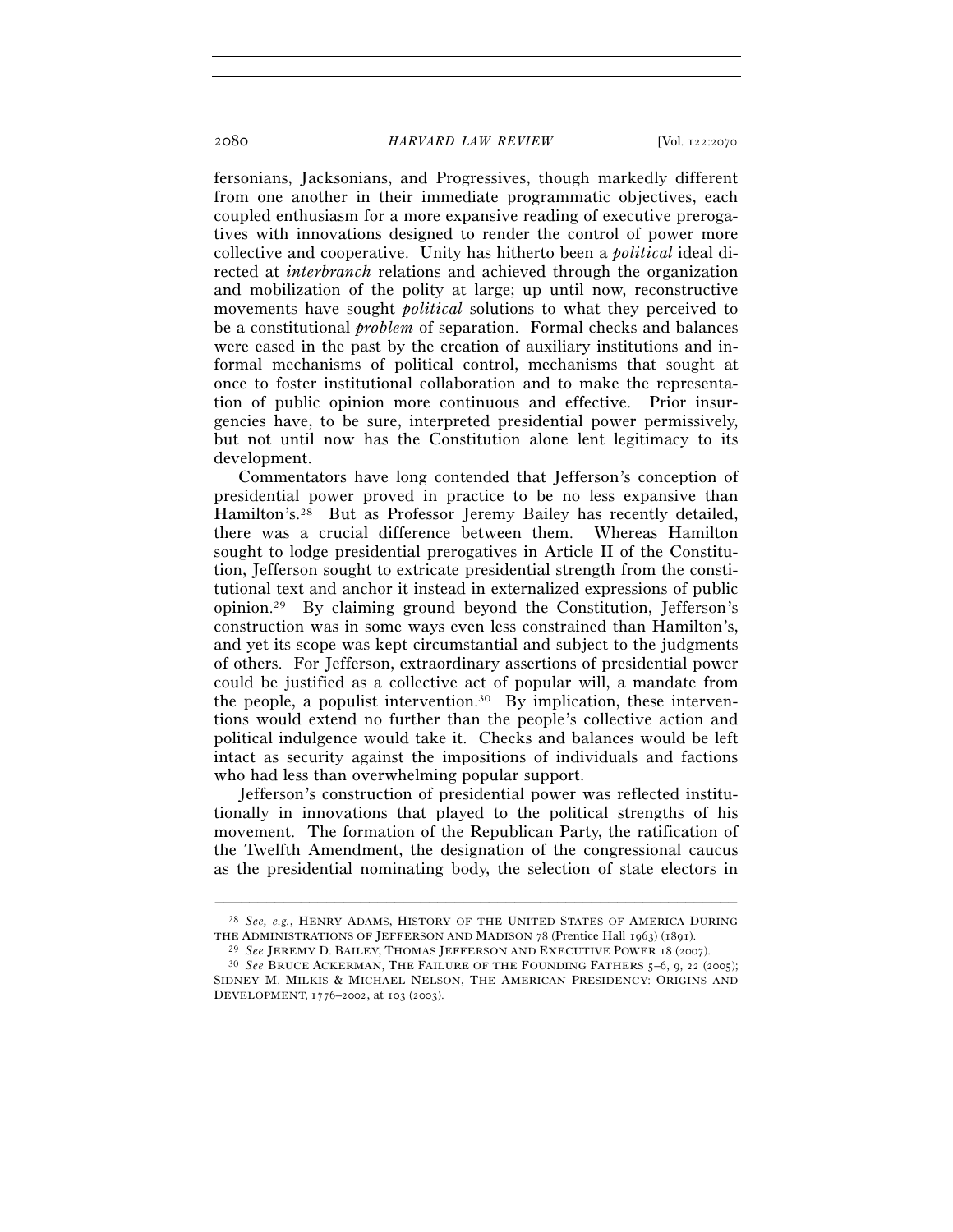accordance with the national party ticket — all served the causes of popular mobilization, political coordination, and institutional cooperation.31 With them, Jefferson swept the field of his political opponents, secured his party's control of all the elected branches, reconstructed national political priorities, and exercised prerogatives that dwarfed those of his Federalist predecessors. But innovations such as these cut two ways, and they left Jefferson's successors to labor under their constraints. Once the insurgents were safely ensconced in power, the auxiliary instruments they instituted to express the public will strengthened the position of Congress in governmental affairs and saddled Presidents with norms that were deeply suspicious of the formal appurtenances of executive power.32

The Jacksonian construction of the presidency extended the Jeffersonian ideal of an office empowered through popular mobilization and institutional coordination, but the mechanisms deployed were different. In the course of their struggle for power, the Jacksonians would reject the trappings of political control of the executive by Congress and find the ideal of a single party of national consensus unwieldy. Pressing his political priorities upon a nation more sprawling and more varied in its interests, Jackson encountered stiffer resistance to his designs than Jefferson had, and his claims to a popular mandate for independent action grew correspondingly sharper.33 When push came to shove, Jackson embraced the political divisions his policies were creating, proclaimed the presidency superior to Congress as an agency of democratic expression, and set about mobilizing majorities on the electoral battlefield sufficient to gain control of Congress and secure deference to his will. His constitutional assertions fueled the organization and integration of rival mass-based parties designed to compete for power at all levels.34

Jackson created a presidency more fully extricated from congressional domination and supported in its popular connection. His followers saw to it that it was also more fully integrated into state and local politics. The characteristic institutional forms of the post-

<sup>31</sup> For a discussion of the nominating caucus, see M. Ostrogorski, *The Rise and Fall of the Nominating Caucus, Legislative and Congressional*, 5 AM. HIST. REV. 253, 263–64 (1899). Ostrogorski may exaggerate the efficiency of this system, but he nicely captures contemporary understandings of its departure from original constitutional assumptions. *See also* C.S. THOMP-SON, AN ESSAY ON THE RISE AND FALL OF THE CONGRESSIONAL CAUCUS AS A MACHINE FOR NOMINATING CANDIDATES FOR THE PRESIDENCY (1902); William G. Morgan, *The De-*

*cline of the Congressional Nominating Caucus*, 24 TENN. HIST. Q. <sup>245</sup> (1965). 32 *See* WILFRED E. BINKLEY, PRESIDENT AND CONGRESS <sup>67</sup>–80 (1962); CEASER, *supra* note 3, at 101–06, 118–19; RICHARD P. MCCORMICK, THE PRESIDENTIAL GAME 76–163 (1982). 33 *See* STEPHEN SKOWRONEK, THE POLITICS PRESIDENTS MAKE <sup>130</sup>–54 (1997). 34 *See* ROBERT V. REMINI, ANDREW JACKSON AND THE BANK WAR <sup>176</sup>–<sup>78</sup> (1967).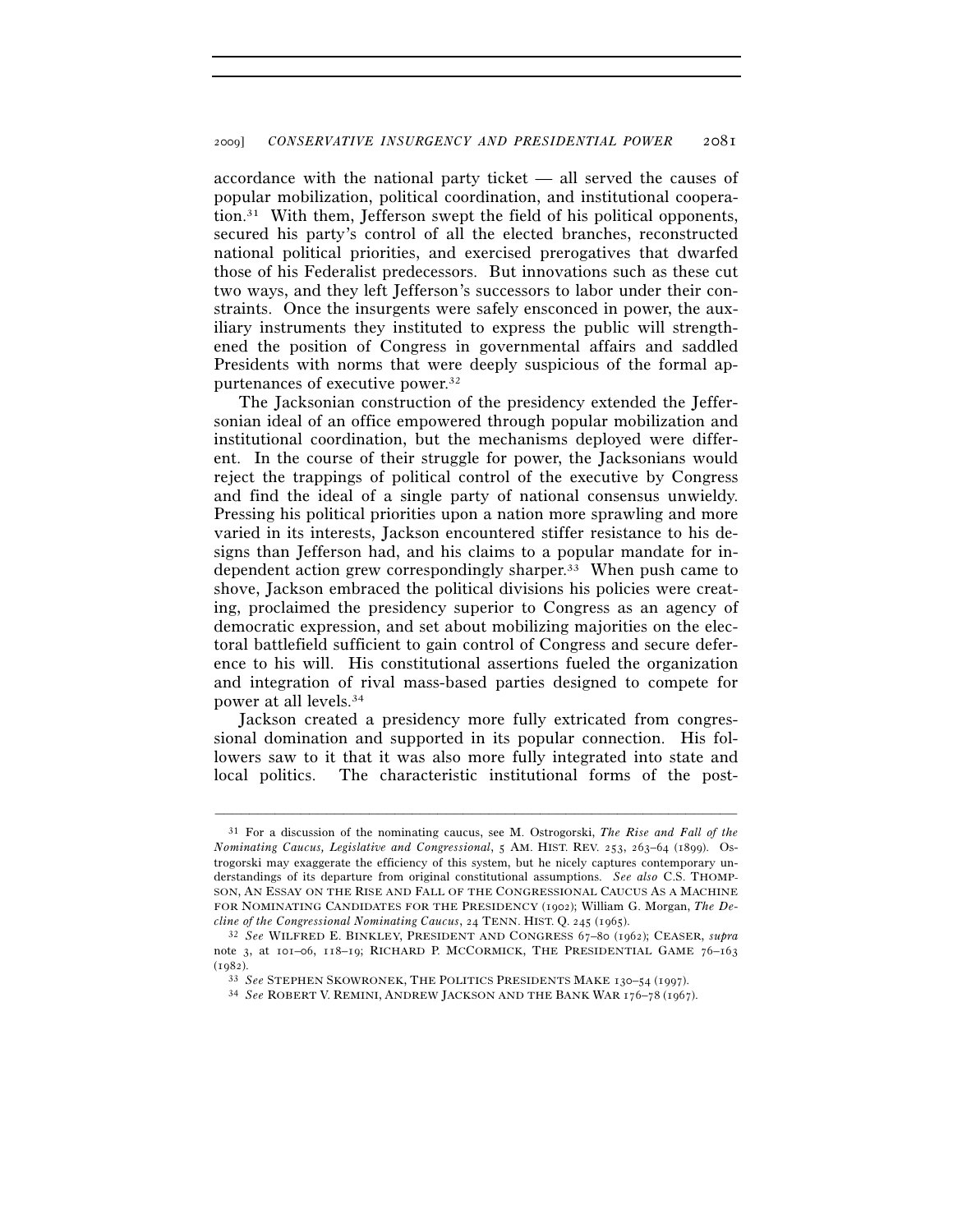Jackson period — the party convention for nominating candidates, and the spoils system of political rotation and partisan appointment to administrative positions — paced the greater strength of the Jacksonian presidency with more disciplined instruments of collective oversight. As the party convention took candidate selection and programmatic commitments out of the hands of Congress, it lodged them more firmly in a national coalition of local party machines. The spoils system, in turn, bolstered congressional support for the executive by transforming the bureaucracy into a jobs program for the local party workforce. Whereas the party of Jefferson had articulated an accord among elites at the center of power and delivered it to the periphery, these new parties generated power from the bottom up; their candidates were, like Jackson, to deliver to the center an accord hammered out by local and regional aggregations of interest.35

This new construction was motivated even more clearly than the Jeffersonian by perception of the Constitution's inadequacies. Martin Van Buren, the leading theoretician of the new design, candidly addressed it to defects in the selection procedure that he deemed responsible for the failure to resolve the election of 1824 on democratic principles.<sup>36</sup> Once in place, the new system went far toward upending the original scheme of checks and balances, but it did not endorse separation of powers as the alternative.<sup>37</sup> As a practical matter, it joined the President more tightly to others. Together, the party convention and the spoils system created a near-perfect community of interests for the release, control, and direction of presidential power. Fortifying the President with an organized base of popular support outside the constitutional apparatus created a less insular office. At once, it became easier for the chief executive to forge a concert of interests with fellow partisans in the other branches, and it raised the political risks of his acting alone.

The party-based presidency reached its zenith during the Civil War under the insurgent Republicans. Eyeing the enormous war machine mobilized under Lincoln to contest the meaning of the Constitution, a Republican county convention in upstate New York neatly summed up the prevailing premises: "[H]e has no army, no navy, no resources of any kind except what the people give him. In a word, he is powerless,

<sup>35</sup> *See* MCCORMICK, *supra* note 32, at 164–206; MILKIS & NELSON, *supra* note 30, at 130; Martin Shefter, *Party, Bureaucracy, and Political Change in the United States*, *in* POLITICAL

PARTIES <sup>211</sup>, 218–25 (Louis Maisel & Joseph Cooper eds., 1978). 36 *See* Gerald Leonard, *Party As a "Political Safeguard of Federalism": Martin Van Buren and* 

<sup>&</sup>lt;sup>37</sup> See LEONARD D. WHITE, THE JACKSONIANS: A STUDY IN ADMINISTRATIVE HIS-TORY 1829–1861, at 558 (1954).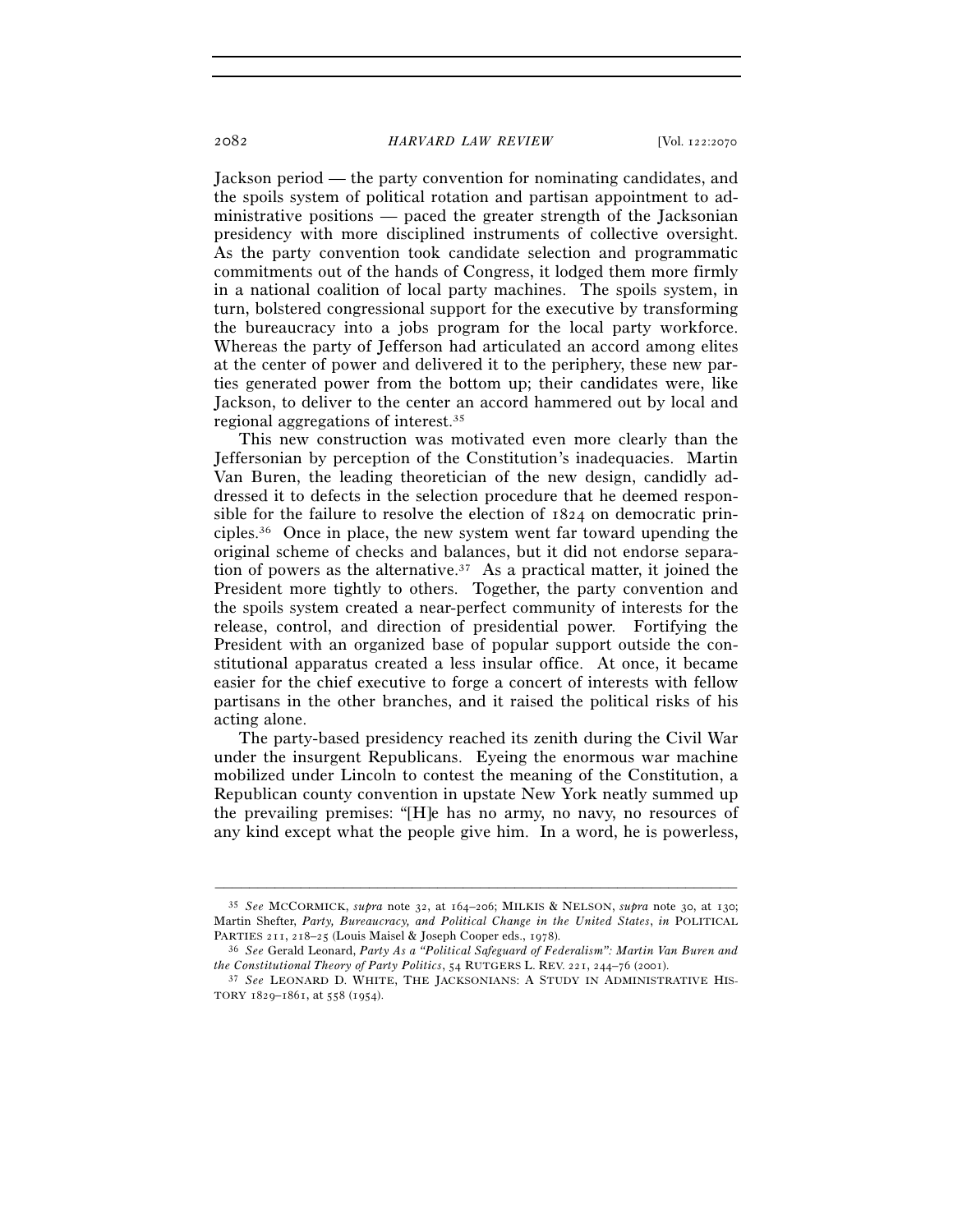unless the people stand at his back and uphold his hands . . . ."38 "The Republican organization, in all its principles, in all its practices, and by all its members, is committed to the preservation of the Union, and to the overthrow of the Rebellion. It is the power of the State and the power of the Nation."39

### III. THE PROGRESSIVE CONSTRUCTION

Well before the Jackson insurgency began, the congressional nominating caucus that had empowered Jefferson had become "King Caucus," a nominating body whose selections had become tantamount to election and whose operations were seen to compromise the independence of state and national officers.<sup>40</sup> By the time the progressive insurgency began, the party convention that had empowered the midnineteenth-century Presidents had become the plaything of state and local "bosses" who held the executive branch hostage to the patronage demands of their local organizations.<sup>41</sup> Both developments reflected the bargain implicit in presidential empowerment during the nineteenth century: checks and balances were eased in exchange for shifting presidential power onto less formal and more collective foundations.

The third iteration of this dynamic proved to be more sustained, more broad-ranging, and more systemic in its impact. Successive waves of progressive reform extending over the first two-thirds of the twentieth century expanded the domain of national action, constructed an extensive administrative apparatus for intervention at home and abroad, and concentrated power in the presidency on a scale that dwarfs nineteenth-century precedents. This concerted shift toward national, executive, and presidential power marked a pivotal turn in American political development.<sup>42</sup> If nothing else, decades of progressive advocacy on behalf of a more presidency-centered government have lent a commonsense plausibility, a second nature appeal, to the

<sup>38</sup> Senator A.H. Bailey, Speech at the Republic Party Convention Held at Rome, New York (Sept. 26, 1862), *in Proceedings of the Republican Party Convention Held at Rome, New York*, UTICA MORNING HERALD, Sept. 27, 1862, at 5 [hereinafter *Proceedings of the Republican Party Convention*], *available at http://digital.library.cornell.edu/cgi/t/text/text-idx?c=nys;idno=nys592.*<br><sup>39</sup> *Proceedings of the Republican Party Convention, supra* note 38, at 11.<br><sup>40</sup> With the eclipse of the Federalist

caucus nomination became, de facto, a selection of the next President. *See* sources cited *supra* note 31.<br><sup>41</sup> *See, e.g.*, MATTHEW JOSEPHSON, THE POLITICOS, 1865–1896, at 3–315 (1938); E.E.

SCHATTSCHNEIDER, PARTY GOVERNMENT 170–86 (1942).<br><sup>42</sup> *See, e.g.*, STEPHEN SKOWRONEK, BUILDING A NEW AMERICAN STATE: THE EXPAN-

SION OF NATIONAL ADMINISTRATIVE CAPACITIES, 1877–1920 (1982); Fred I. Greenstein, *Change and Continuity in the Modern Presidency*, *in* THE NEW AMERICAN POLITICAL SYS-TEM 45, 45–86 (Anthony King ed., 1978).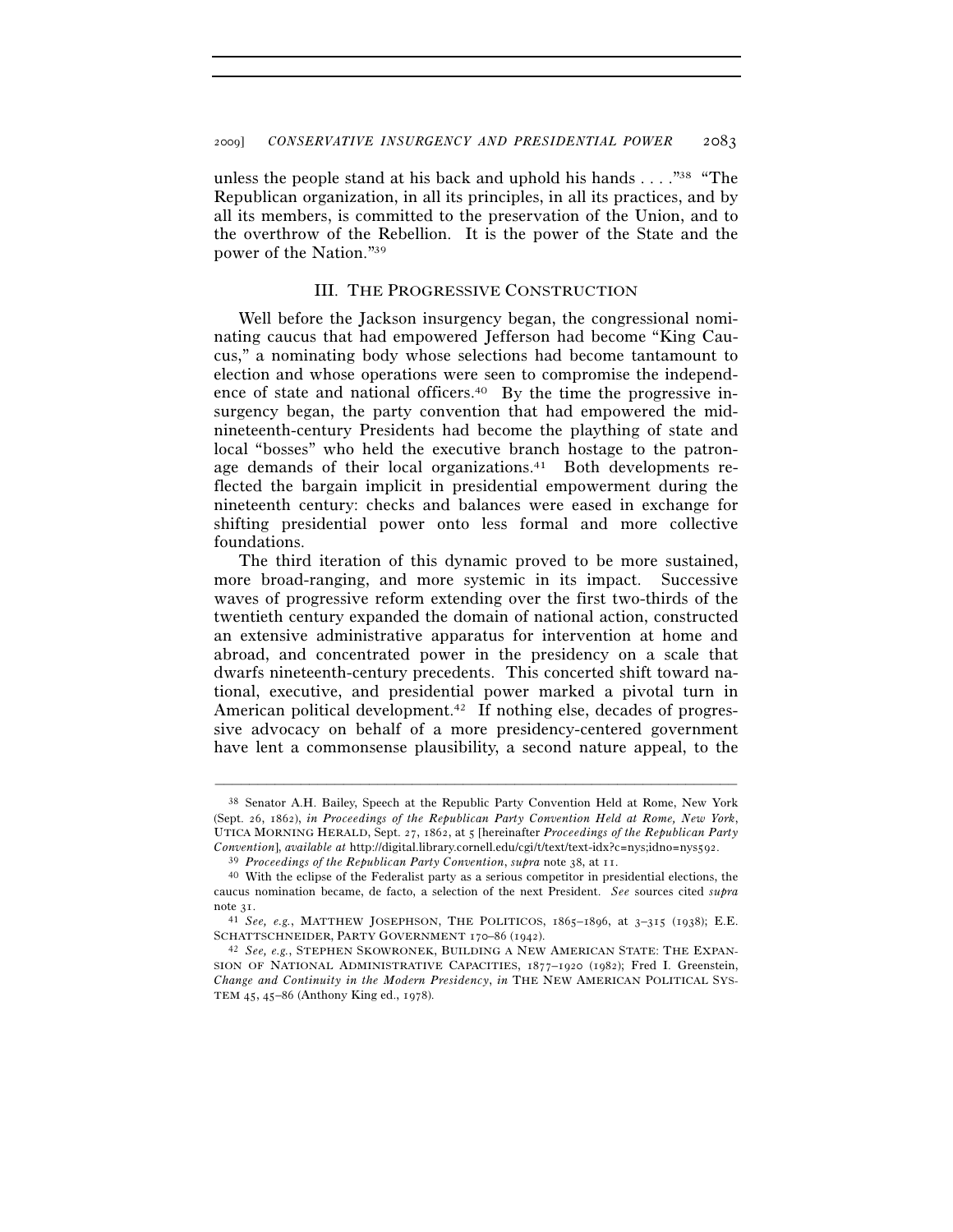claims for presidential authority currently advanced by conservatives through their unitary theory. By the same token, however, now that the progressive construction of presidential power has been superseded by another, the character and extent of each break with the past beg closer scrutiny.

The subtle shift in premises that has marked the passage from progressive to conservative advocacy of presidential power in recent decades takes on considerable significance in this regard. The greater investment progressives made in presidential power was not underwritten by greater faith in the Constitution; their faith was placed instead in the development of new forms of authority, in alternative means of representation, in the common purposes of "the public," and in objective standards of democratic rule. It is little wonder that Theodore Roosevelt's "stewardship theory" of the presidency makes Steven Calabresi uneasy. Just as surely as Roosevelt's invocation of the "Jackson-Lincoln school" indicated his preference for an expansive reading of the President's constitutional powers, it also indicated his interest in new forms of democratic expression. His notion of presidential stewardship combined elements of both. The theory was part of Roosevelt's larger conception of the presidency as a "bully pulpit" for mobilizing the public; it was promulgated in the midst of an insurgent political campaign that reached out to newly organized national interests and offered to expand federal powers so as to address their new concerns in new ways. Acknowledging at the height of his 1912 bid that the enhanced powers to be claimed in modern America by the nation's "steward" would require new forms of accountability, Roosevelt radicalized his commitment to democracy and endorsed the notion of a popular recall of Presidents who had lost the confidence of the people.43

Considering progressive thought more broadly indicates something similar: like the Jeffersonians and the Jacksonians, the progressives sought at once to empower the presidency and to open it up to more broad-ranging influences; like the Jeffersonians and Jacksonians, their idea was not just to bolster the executive, but also to envelop it in a new community of national interests; like the Jeffersonians and Jacksonians, the objective was an office that would be less self-contained, more fully democratized, and more outwardly directed in its orientation. The progressives saw presidential power as instrumental to a more effective fusion of public opinion with "enlightened administra-

<sup>43</sup> SIDNEY M. MILKIS, THEODORE ROOSEVELT, THE PROGRESSIVE PARTY, AND THE TRANSFORMATION OF AMERICAN DEMOCRACY (forthcoming Aug./Sept. 2009) (manuscript at ch. 5, on file with the Harvard Law School Library); Sidney M. Milkis & Daniel J. Tichenor, *"Di*rect Democracy" and Social Justice: The Progressive Party Campaign of 1912, 8 STUD. AM. POL. DEV. 282, 289–98 (1994).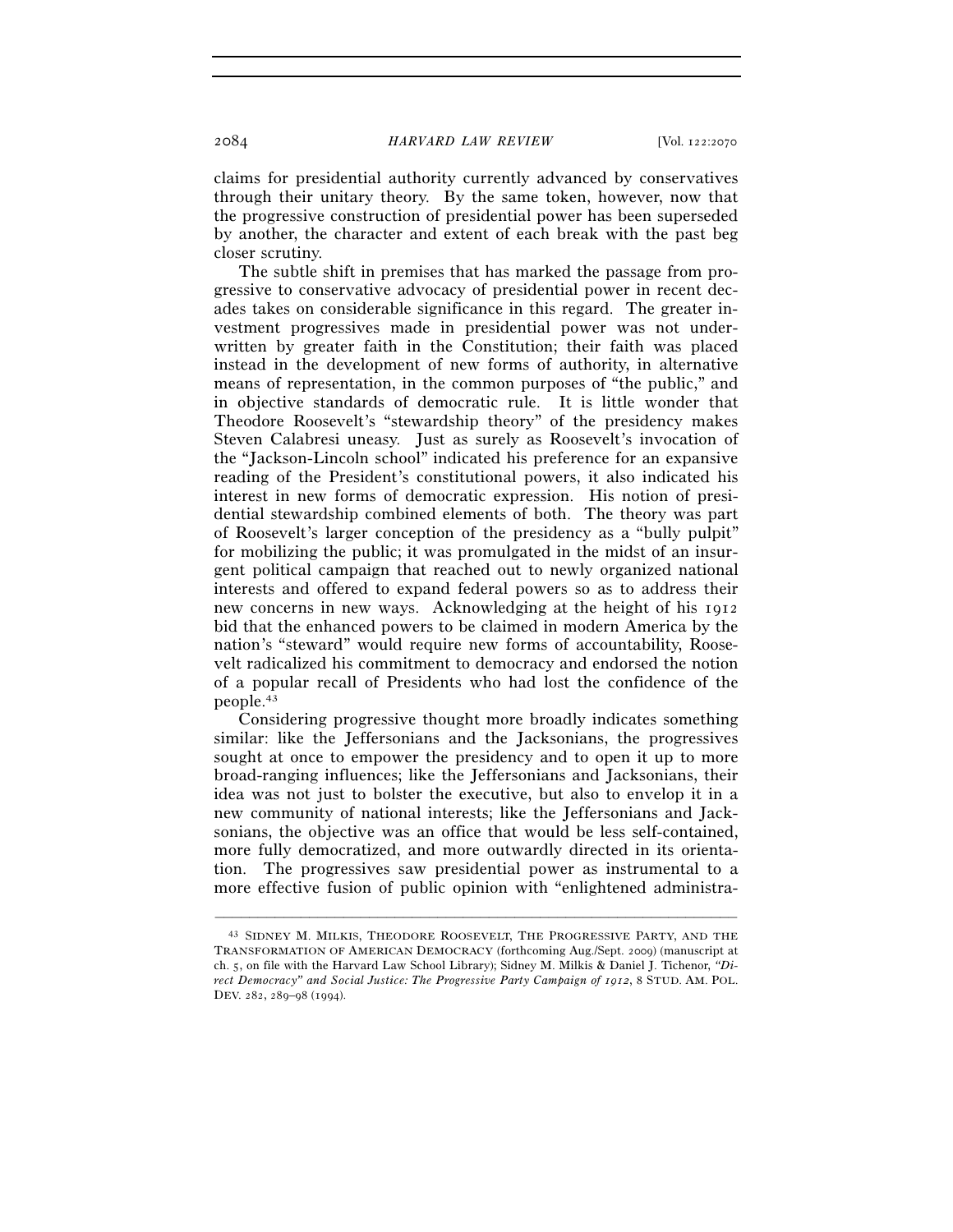tion," which is to say that they did not see it as entirely coincident with either and that they sought to make it more amenable to the promotion of both.44 The public was to be protected by opening the government up and subjecting its every move to full publicity; administration in the public interest was to be protected by bolstering its capacities for independent action and insulating it as much as possible from political influence. The progressives were emboldened to rethink formal constitutional divisions and protections because they were confident in the new mechanisms they were devising to distill the public interest, promote political cooperation, and induce elite collaboration.

Three elements of the progressive departure mark it as especially radical. First, the progressives broke with the nineteenth-century reliance on party mechanisms for easing constitutional constraints and for balancing presidential empowerment with collective control. As the centerpiece of the received construction, party power struck earlytwentieth-century reformers as the central problem to be overcome. Progressives saw the party machines as increasingly indifferent to the interdependencies of industrial society; party competition appeared to them to perpetuate outmoded conflicts and submerge the common interests upon which a new national government might foster greater social cohesion. More pointedly, the progressives wanted to recast the institutional bond between President and Congress around an expandable bureaucracy capable of reconciling national economic interests and tying them to a national purpose, and that ambition placed them at odds with mechanisms of government previously developed to hold the President accountable to state and local concerns.45 Mounting a sharp critique of the principal instruments of Jacksonian democracy, the reformers worked to displace the selection of candidates by party conventions with a primary system, and they sought to displace the disembodied bureaucracies created by spoils appointments with more capable administrative units. Their primary system was to unleash the entrepreneurial skills of individual leaders and render political coalitions more responsive to opinion at large; their meritocracy was to advance the values of professional competence, policy expertise, and administrative integrity.46

<sup>44</sup> The term "enlightened administration" comes from Franklin D. Roosevelt, Campaign Address on Progressive Government at the Commonwealth Club (Sept. 23, 1932), *in* 1 THE PUBLIC PAPERS AND ADDRESSES OF FRANKLIN D. ROOSEVELT 751-52 (Samuel I. Rosenman ed., 1938). *See also* Sidney M. Milkis, *The Rhetorical and Administrative Presidencies*, 19 CRITICAL

<sup>&</sup>lt;sup>45</sup> See ELDON J. EISENACH, THE LOST PROMISE OF PROGRESSIVISM 8–47 (1994); MARC STEARS, PROGRESSIVES, PLURALISTS, AND THE PROBLEMS OF THE STATE: IDEOLOGIES OF REFORM IN THE UNITED STATES AND BRITAIN, 1909-1926, at 52-87 (2002).

<sup>&</sup>lt;sup>46</sup> See SIDNEY M. MILKIS, THE PRESIDENT AND THE PARTIES 98–124 (1993); SKOW-RONEK, *supra* note 42, at 52–55.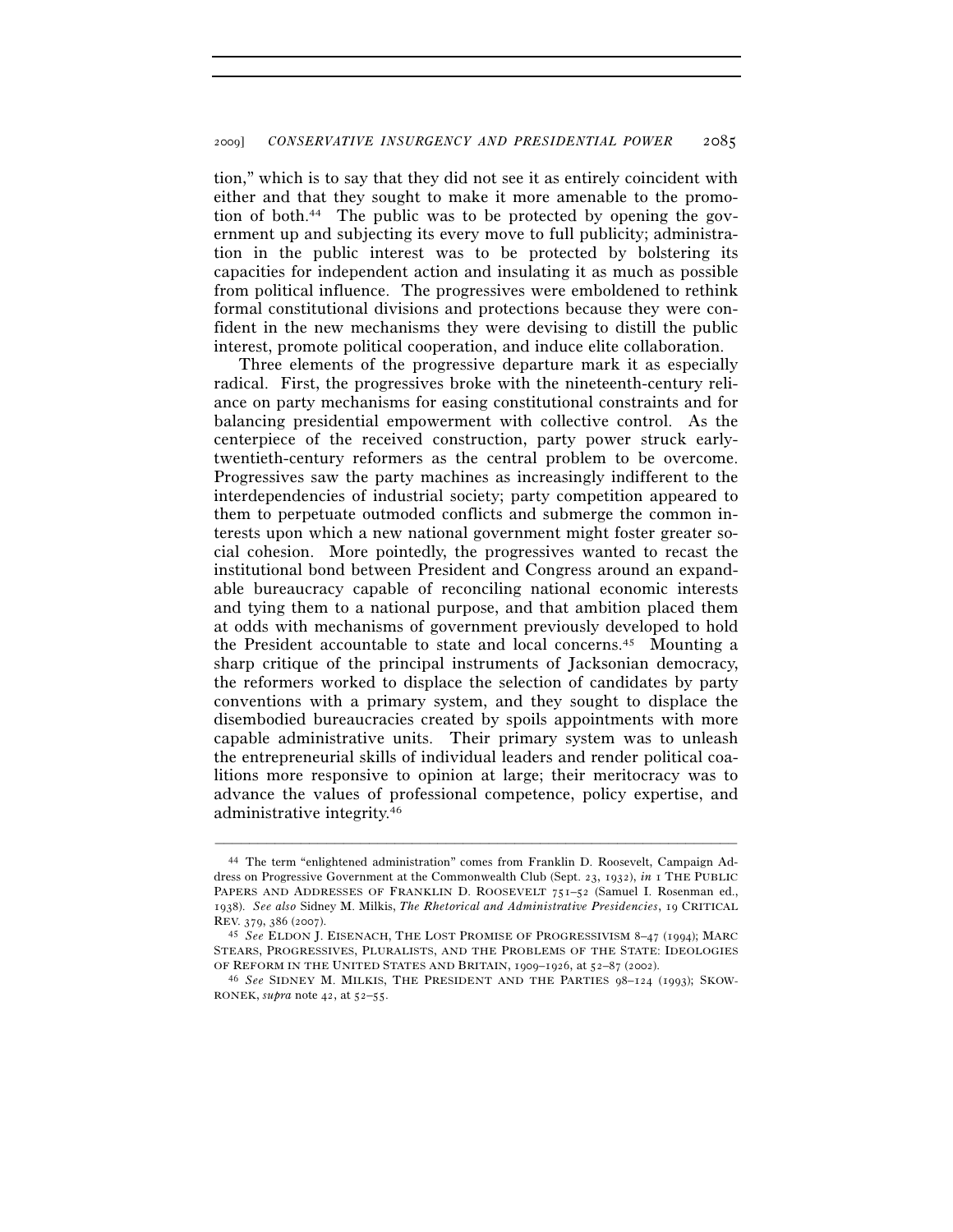At the same time, the progressives unleashed a critique of the Constitution that was more direct, explicit, and sweeping than anything the Jeffersonians or the Jacksonians had contemplated.47 There was much for these critics to admire in the Framers — realism, nationalism, reconstructive instincts, leadership of public opinion.<sup>48</sup> Rather than defer, however, they proposed to emulate their forefathers with a "new" nationalism,<sup>49</sup> one that would overthrow what they now regarded as "the monarchy of the Constitution."50 Their legal realism turned all theories of the state, including the Framers' theories, into just so many "justifications or rationalizations of groups in power or seeking power — the special pleadings of races, religions, classes [o]n behalf of their special situations."51 Their political realism described all institutional arrangements, including the Framers' arrangements, as contingent expressions of the power of interests.52 Realism in both forms served progressive purposes by upending unreflected premises about government carried over from an earlier day and by legitimating experimentation with alternative arrangements. The progressives wanted to strip discussions of power of their constitutional pretenses so as to force the defenders of established arrangements to engage in a pragmatic, open-ended, and explicitly political debate over what the largest interest, "the public interest," demanded. More radically still, they wanted to locate the public interest itself in the evolving concerns of an "organic" society. A government continuously attentive to the current interests of the public required a "living" Constitution, one that would operate as the protean instrument of an ever-developing democracy.53

<sup>47</sup> *See, e.g.*, CHARLES A. BEARD, AN ECONOMIC INTERPRETATION OF THE CONSTITU-TION OF THE UNITED STATES (1913); J. ALLEN SMITH, THE SPIRIT OF AMERICAN GOV-ERNMENT (Cushing Strout ed., 1965); WILSON, *supra* note 10.<br><sup>48</sup> CROLY, *supra* note 10, at 35–38. Even Charles Beard speaks of the Framers as "practical"

men" who were "able to build . . . government upon the only foundations which could be stable: fundamental economic interests." BEARD, *supra* note 47, at 151. And again in *The Supreme Court and the Constitution*, Beard writes that the "makers" of the Constitution were conservatives "made desperate by imbecilities of the Confederation and harried by state legislatures" who "drew themselves together in a mighty effort to establish a government that would be strong enough to pay the national debt, regulate interstate and foreign commerce, provide for national defence, prevent fluctuations in the currency . . . , and control the propensities of legislative majorities to attack private rights." CHARLES A. BEARD, THE SUPREME COURT AND THE CON-STITUTION 75–76 (1912).<br><sup>49</sup> CROLY, *supra note* 10, at 169.<br><sup>50</sup> HERBERT CROLY, PROGRESSIVE DEMOCRACY 145–48 (Transaction Publishers 1998)

<sup>(1914);</sup> see also EISENACH, supra note 45, at 73, 216 n.56 (quoting Croly).<br>
<sup>51</sup> CHARLES E. MERRIAM, NEW ASPECTS OF POLITICS 58 (3d ed. 1970).<br>
<sup>52</sup> See BEARD, supra note 47.<br>
<sup>53</sup> See Howard Gillman, *The Collapse of Con* 

*of the "Living Constitution" in the Course of American State-Buildin*g, 11 STUD. AM. POL. DEV. 191 (1997).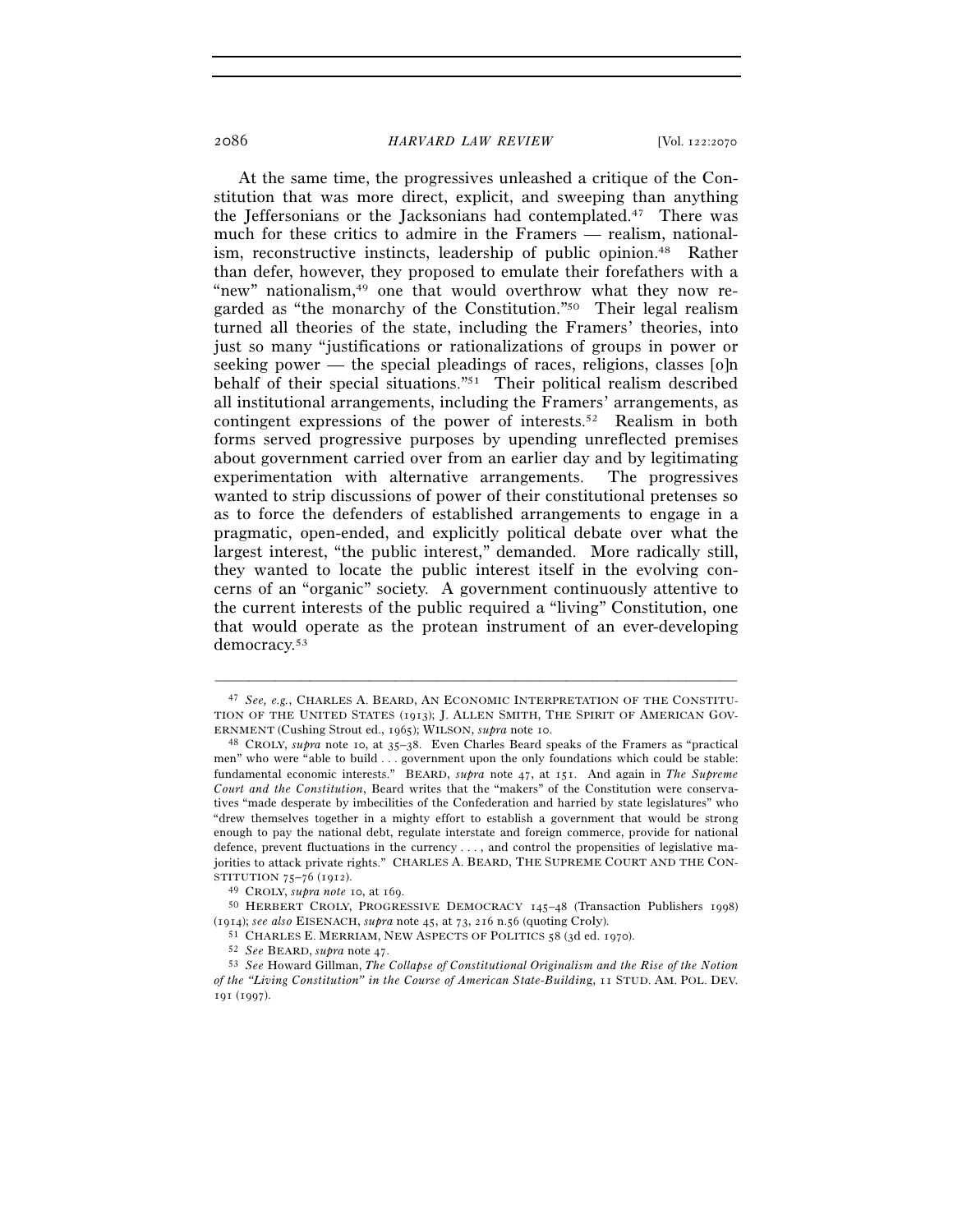Finally, the progressives seized upon the possibility of constructing a *presidential* democracy: they singled out the chief executive as the instrument around which to build their new national polity. Parties were too decentralized; courts were too tied to precedent; Congress was too cumbersome and beholden to special interests. Only the presidency had the national vision to articulate the public's evolving interests, the political incentive to represent those interests in action, and the wherewithal to act upon them with dispatch. The progressives put the President to work accordingly. They constructed an office in which incumbents would be duty-bound to assume political leadership of the nation on an ongoing basis. Each was individually charged to test his skills in keeping national opinion mobilized behind great public purposes and to overcome thereby the constitutional obstacles in its path.54 As Woodrow Wilson saw it, Presidents would make their proposals irresistible to Congress insofar as they reached out to the people directly, articulated their common concerns, and garnered their support.<sup>55</sup> As Henry Jones Ford put it, the work of the presidency was "the work of the people, breaking through the constitutional form."56

Like Theodore Roosevelt, Henry Jones Ford took Jackson and Lincoln as models for this new presidency, and it may be a fair summary of the progressives' vision to observe that a constitution in which every President does what Jackson and Lincoln did would hardly be a constitution at all. To speak of theirs as a broad construction is to diminish the ambition. As Charles Beard described "the changing spirit of the Constitution," Roosevelt's declaration of a presidential stewardship was not a new constitutional doctrine. It was the liberation of national statesmanship from tired doctrinal disputes, a way of breaking American politics free of debates between "finely spun theories about strict and liberal interpretations of the Constitution."57 Similarly, Herbert Croly touted the rise of Roosevelt as a release from the narrowmindedness of "government by lawyers"58 and an acknowledgment

<sup>54</sup> *See generally* JAMES MACGREGOR BURNS, THE DEADLOCK OF DEMOCRACY: FOUR-PARTY POLITICS IN AMERICA (1963); RICHARD E. NEUSTADT, PRESIDENTIAL POWER: THE POLITICS OF LEADERSHIP (1960).<br><sup>55</sup> WOODROW WILSON, CONSTITUTIONAL GOVERNMENT IN THE UNITED STATES 68

<sup>(</sup>1908) ("If [the President] rightly interpret[s] the national thought and boldly insist[s] upon it, he is irresistible . . . ."); *id.* at  $70-71$  ("[I]f Congress be overborne by him, it will be no fault of the makers of the Constitution, — it will be from no lack of constitutional powers on its part, but only because the President has the nation behind him, and Congress has not. He has no means of

compelling Congress except through public opinion.").<br>56 HENRY JONES FORD, THE RISE AND GROWTH OF AMERICAN POLITICS 292–93 (1898).<br>57 CHARLES A. BEARD, AMERICAN GOVERNMENT AND POLITICS 100 (5th ed. 1930)

<sup>(</sup>1910). 58 CROLY, *supra* note 10, at 136.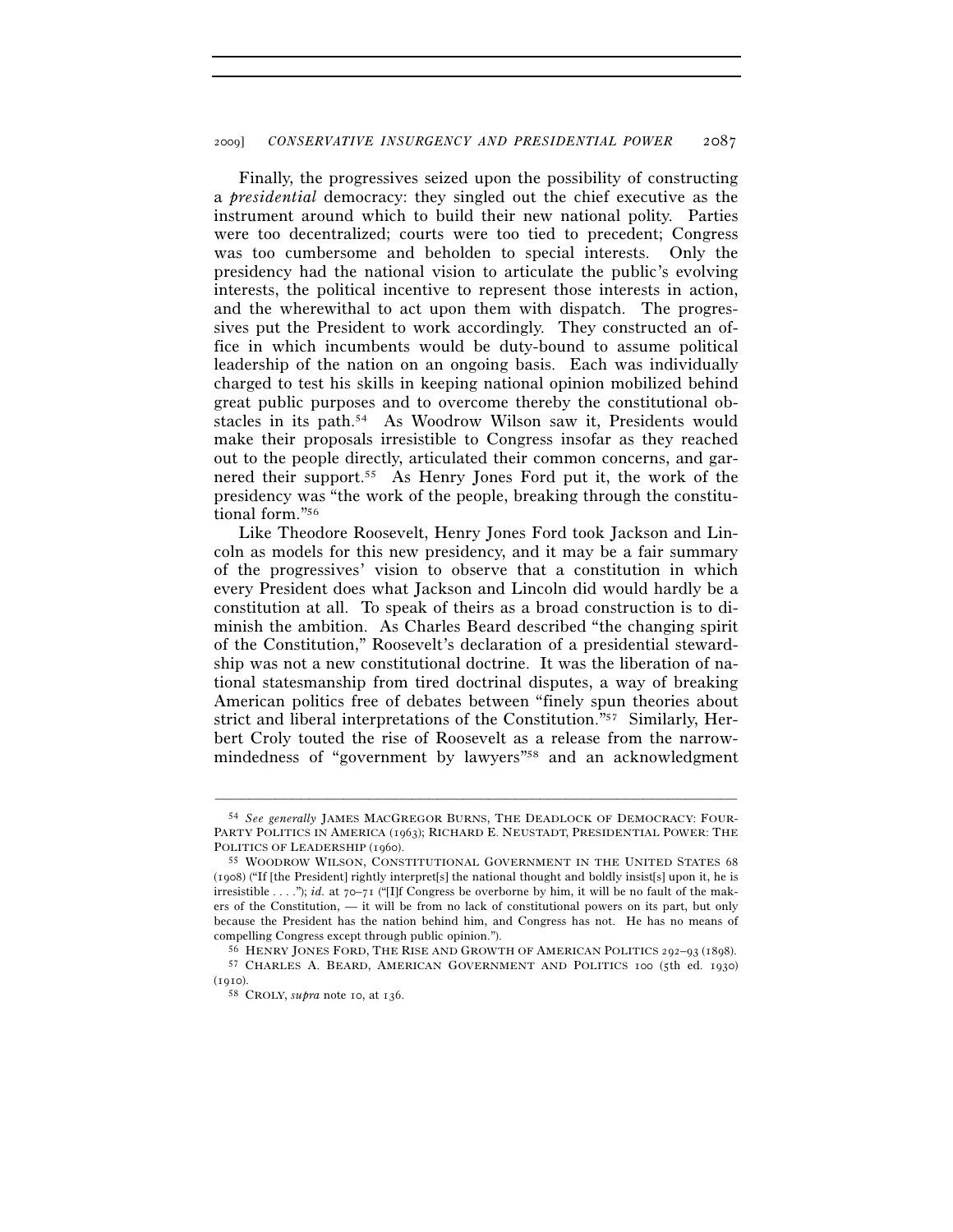"that the national principle involve[s] a continual process of internal reformation."59

To this extent at least, latter-day charges that the progressives eviscerated constitutional restraints, exacerbated political agitation, and sanctioned demagoguery all have a ring of truth.<sup>60</sup> And yet, the selfregarding "personal president" that critics in our day have found emergent in the shortfall could not have been further from the progressives' intent.61 The progressives may have been proven naïve in their faith. The new mechanisms they depended upon to regulate the new forms of power they were generating may be scored in retrospect as unreliable and inconsistent. But theirs was to be a magnetic and catalytic presidency, an office designed to attract interests throughout the government and society and align them for concerted national action.

Progressive designs for presidential power followed directly from their premises: that pervasive public interests in concerted national action existed and could be discerned objectively; that these interests, rather than any others, should determine public policy; and that the people should be able to do what they wanted with their government, so long as they spoke clearly.<sup>62</sup> Ensuring that the presidency would operate reliably as a vehicle for garnering and clarifying the interests of the whole was a conceptual as well as an institutional challenge.63 Even ardent neo-Hamiltonians, who were eager to concentrate national power in new hierarchically controlled administrative bodies, sought legitimating anchors external to the Constitution itself. Most famous in this regard was Croly's effort to tie Hamiltonian means to Jeffersonian ends by specifying a substantive precept — the social and economic amelioration of the circumstances of the common man that would direct the exercise of this sort of power and subordinate it to a purpose in which all Americans could be expected to concur.64 Pragmatists, following John Dewey, offered a more open-ended and interactive solution in which social experimentation guided by positivism and expertise would work hand in hand with new methods of education, the latter creating a public self-conscious and capable enough to

<sup>&</sup>lt;sup>59</sup> *Id.* at 168.<br>
<sup>60</sup> *See* Ceaser et al., *supra* note 3, at 243–46.<br>
<sup>61</sup> *See generally* THEODORE J. LOWI, THE PERSONAL PRESIDENT (1985).<br>
<sup>62</sup> *See* CROLY, *supra* note 10, at 35 ("[E]very popular government should a necessarily prolonged deliberation, possess the power of taking any action, which, in the opinion of a decisive majority of the people, is demanded by the public welfare."). The progressives' faith in a discernable "public" interest is indicated in a negative way by Walter Lippmann's announcement of his turn away from progressivism in WALTER LIPPMANN, THE PHANTOM PUBLIC (1925). 63 STEARS, *supra* note 45, at 56–87. 64 CROLY, *supra* note 10, at 213–14.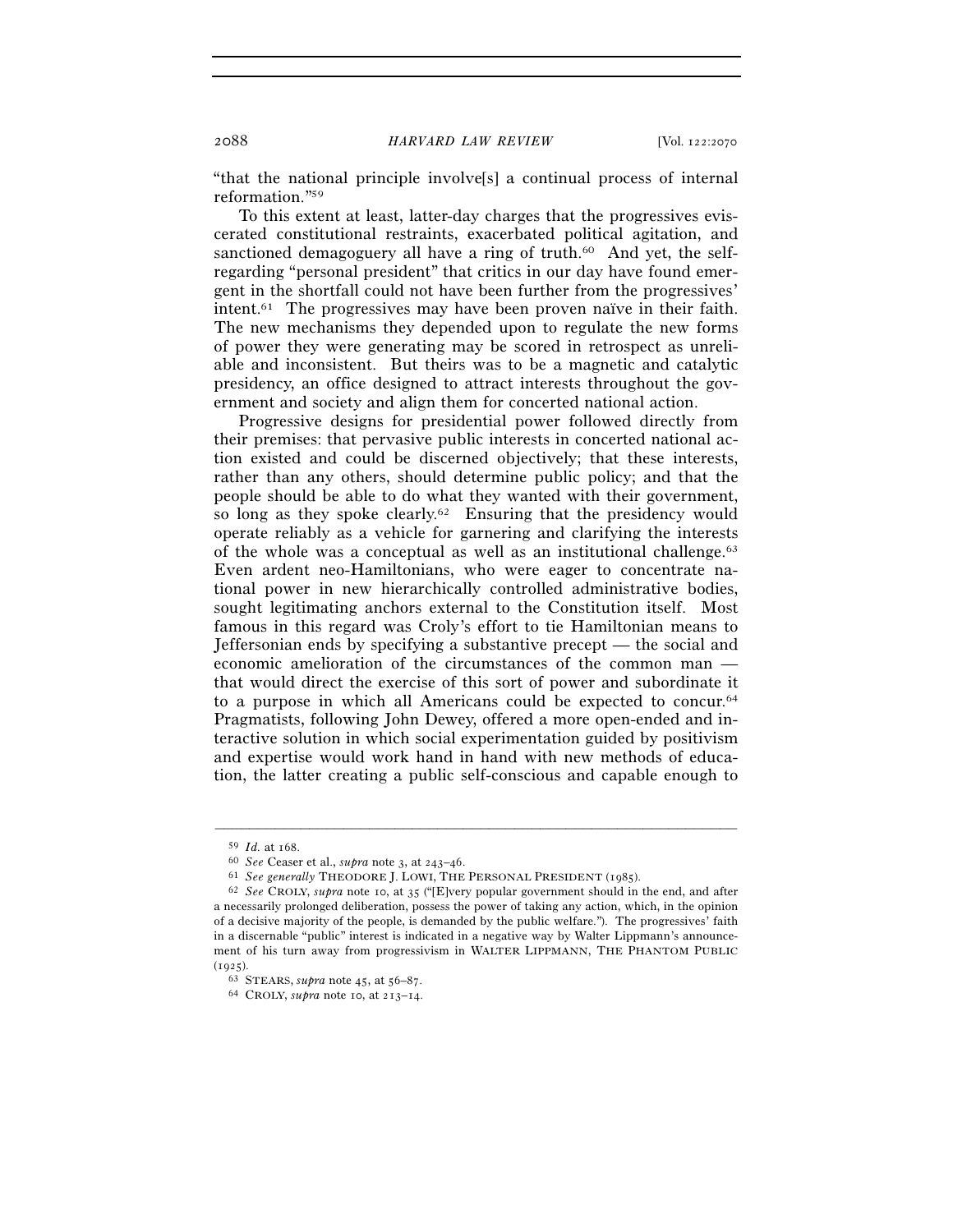engage and direct the former.65 Woodrow Wilson, a southerner wary of northern enthusiasm for social engineering, devoted his intellectual life to articulating a discipline for democratic leadership: Presidents were to discover "the common meaning of the common voice"66 and, by constraining their actions accordingly, ensure that national action never exceeded objectives that could be seen as authoritative across the full spectrum of existing interests in play. Just after his defeat in the fight over the Treaty of Versailles, Wilson gave his daughter a lesson in what this meant: "[I]t was best after all that the United States did not join the League of Nations," he explained, for if he had prevailed, it would have been only "a personal victory," and short of a true expression of national resolve, American participation in the League could not work.67

The diversity of their ideas notwithstanding, the progressives built institutions that expressed their faith in a discernible public interest outside of government, and they never flagged in their efforts to enhance the authority of those institutions or to bring them to bear more directly on the government. While weakening the role of party organizations in presidential selection and ejecting the local parties from their pivotal coordinating role in national administration, they generated an extensive "parastate" apparatus<sup>68</sup> — universities, graduate schools, think tanks, professional associations, information clearing houses, journals of national opinion — all with an eye to infusing national political power with what they thought would be true and reliable distillations of the interests of the whole. Their new bureaucracies were to recruit from these institutions and to speak to the interests of the public by cultivating an independent voice in government. Ad-

<sup>&</sup>lt;sup>65</sup> *See generally* JOHN DEWEY, THE PUBLIC AND ITS PROBLEMS (1927).<br><sup>66</sup> Woodrow Wilson, Address in Chicago on Abraham Lincoln: A Man of the People (Feb. 12, 1909), *in* 19 THE PAPERS OF WOODROW WILSON 33, 42 (Arthur S. L

<sup>&</sup>lt;sup>67</sup> EDITH GITTINGS REID, WOODROW WILSON: THE CARICATURE, THE MYTH AND THE MAN <sup>236</sup> (1934) (internal quotation mark omitted). 68 The notion of "parastate" institutions comes from Eldon Eisenach. *See* EISENACH, *supra*

note 45, at 18 ("Both organizationally and culturally, the institutions that consciously articulated and enforced claims of a national public good were established largely outside of formal governing institutions and in direct opposition to the most powerful informal governing institution of them all — the mass-based political party. Put in a slightly different way, many of these nongovernmental organizations, like the political parties they were beginning to supplant, took on the characteristics of 'parastate' institutions; that is, they claimed to speak for and establish on a voluntary basis what they claimed to be the collective ends of the national community."); *see also* Donald T. Critchlow, *Think Tanks, Antistatism, and Democracy: The Nonpartisan Ideal and Policy Research in the United States, 1913–1987*, *in* THE STATE AND SOCIAL INVESTIGATION IN BRITAIN AND THE UNITED STATES 279 (Michael J. Lacey & Mary O. Furner eds., 1993); Michael J. Lacey, *The World of the Bureaus: Government and the Positivist Project in the Late Nineteenth Century*, *in* THE STATE AND SOCIAL INVESTIGATION IN BRITAIN AND THE UNITED STATES, *supra*, at 127. *See generally* THE STATE AND SOCIAL INVESTIGATION IN BRITAIN AND THE UNITED STATES, *supra*.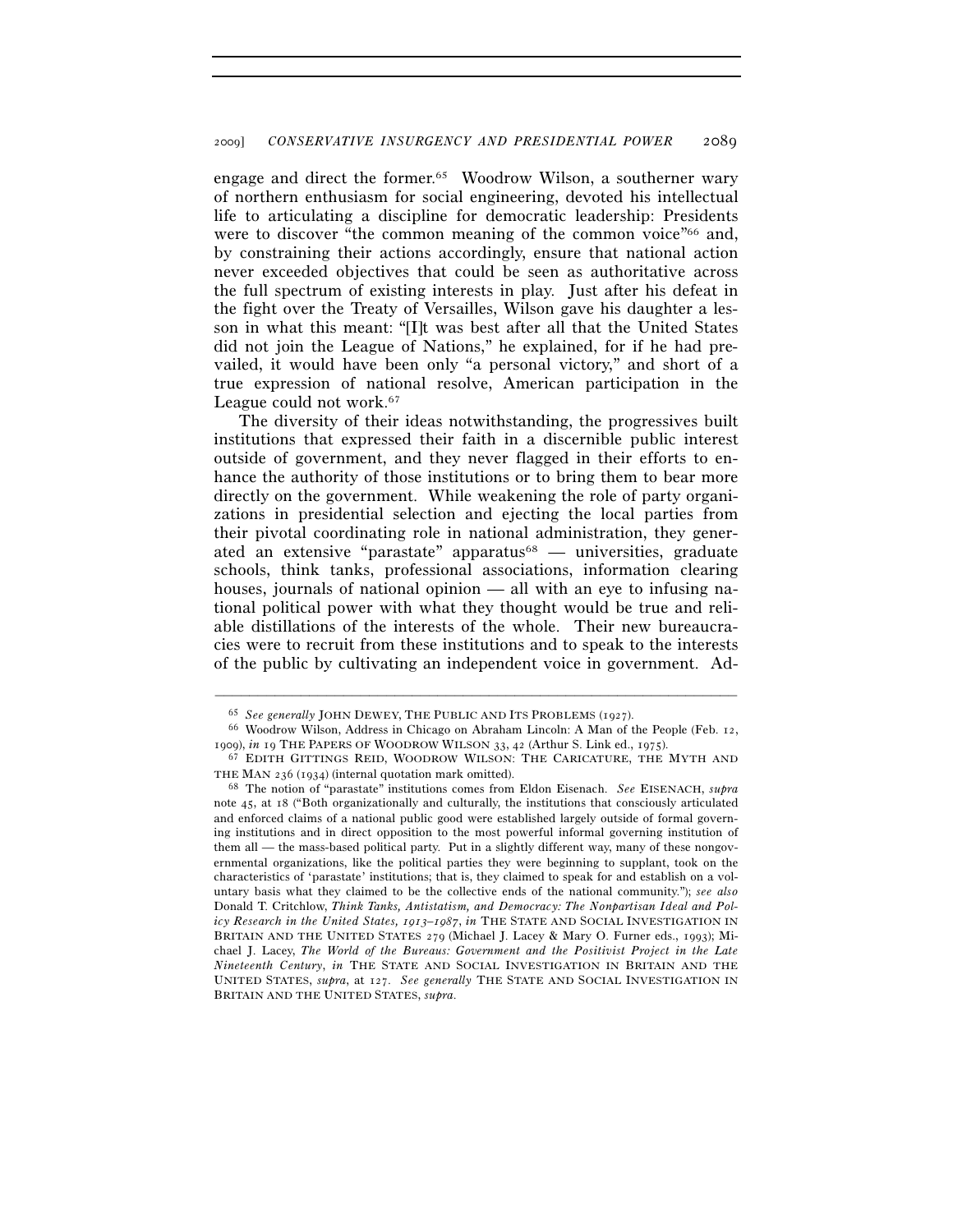ministrative authority would stem from the interests of all in technical expertise and professional judgment, in the objective distillation of "the facts" from the situation at hand, and in the production of services attractive to new groups in the polity at large.<sup>69</sup>

Second-generation progressives emerged from World War I with fewer illusions about the consensus to be found for these designs in unvarnished public opinion, but they were no less confident in their ability to distill the public interest independently. They augmented their outreach with efforts to tap the potential of group representation and pluralistic participation. Charles Merriam, a champion of academic political science who served Franklin Roosevelt on his Committee on Administrative Management and on his National Resources Planning Board, proposed an ongoing mobilization of "the political prudence of the community" in the policymaking process.70 The assembled wisdom of the nation was to circumscribe governmental power and infuse it with "the facts essential to intelligent national government. $\frac{1}{71}$  In part, this was just an extension of the progressives' faith in expertise, of their zeal for deploying in government the resources of the nation's new universities and graduate schools and for consummating a marriage of power with positivism. But, on inspection, Merriam's offensive on behalf of the prudential authority of the public was remarkably multifaceted. It was addressed to the limits of science as well as the limits of formal governmental authority. He insisted on representation for "all phases of opinion," for he saw that confidence in progressive government would come to hinge on the public's perceptions of "the impartiality of the *prudentes* who [were] brought together."72 He envisioned integrating and coordinating mechanisms that would tap "the wisdom reached by the few more skilled and experienced" while remaining sensitive to the "general level of judgment and insight reached by the mass of the community itself."73 Merriam's efforts to surround formal power with extra-

 $69$  The classic expression of the progressive ideals of administrative expertise and independence is JAMES M. LANDIS, THE ADMINISTRATIVE PROCESS (1938). The ideal in practice is described in SAMUEL P. HAYS, CONSERVATION AND THE GOSPEL OF EFFICIENCY (1959); and RICHARD S. KIRKENDALL, SOCIAL SCIENTISTS AND FARM POLITICS IN THE AGE OF ROOSEVELT (1966). For examples of the entrepreneurial capacities of progressive administrators to combine these new resources and fashion independent centers of authority and power, see DANIEL P. CARPENTER, THE FORGING OF BUREAUCRATIC AUTONOMY: REPUTATIONS, NETWORKS, AND POLICY INNOVATION IN EXECUTIVE AGENCIES, 1862–1928 (2001); and Daniel P. Carpenter & Colin D. Moore, *Robust Action and the Strategic Use of Ambiguity in a Bureaucratic Cohort: FDA Officers and the Evolution of New Drug Regulations, 1950-70, in* FORMATIVE ACTS, *supra* note 6, at 340, 345–55. 70 MERRIAM, *supra* note 51, at 246. 71 *Id.* at 254. 72 *Id.* at 258. 73 *Id.* at 262.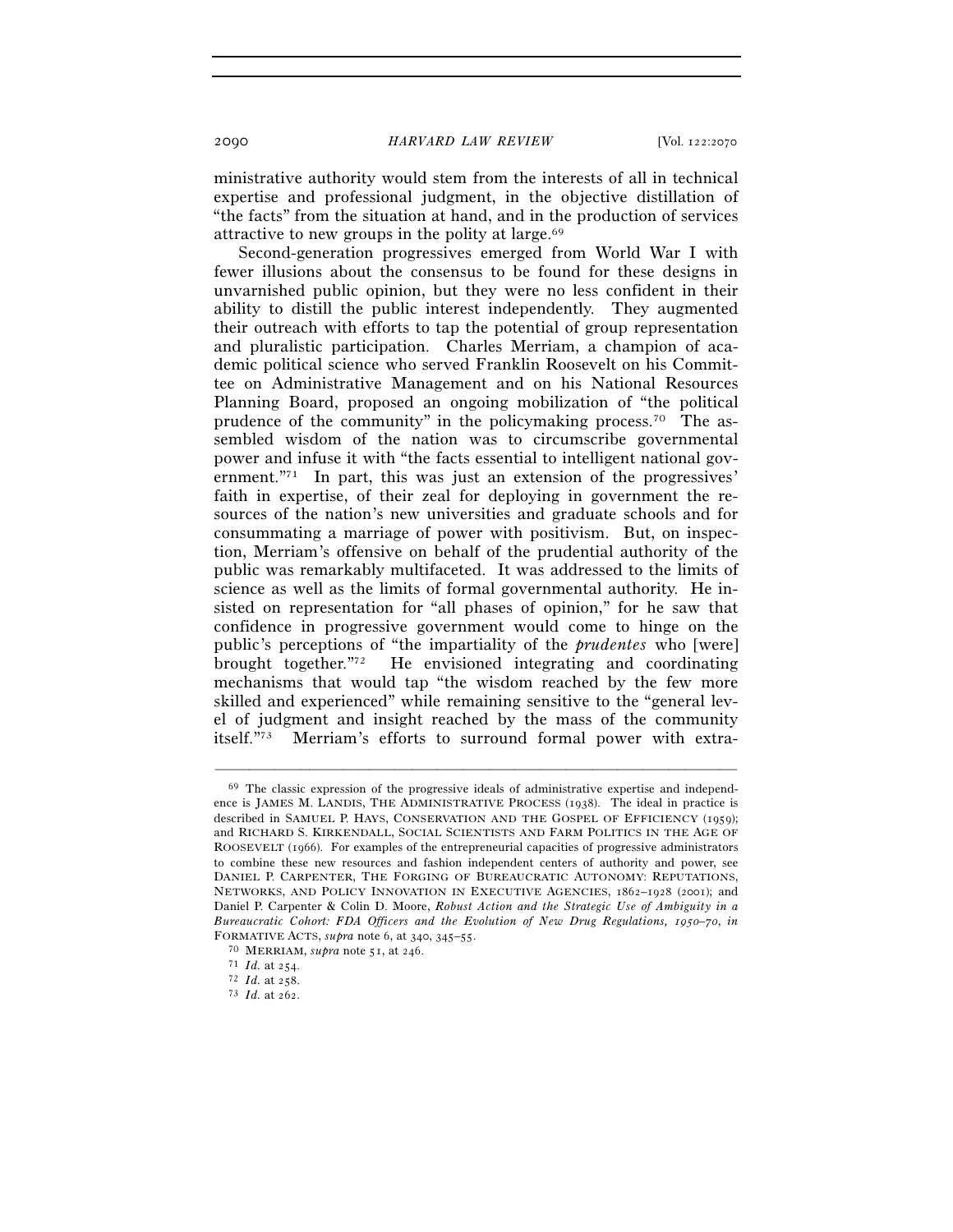constitutional authority filled a burgeoning potpourri of progressive prescriptions: civic education for the common man, clearing houses to collect and make public information from all sources, data analysis by specialists, advice from neutral experts, forecasting by independent administrators, outreach to national interest groups and professional associations, and representation for diverse communities.

Important aspects of the new balance being struck between presidential empowerment and collective control can be found in the institutional capstone of the progressive presidency, the Executive Office of the President (EOP). Though it tagged the President with new responsibilities for planning and forecasting and bolstered the institution of the presidency with new resources for policy development and administrative oversight, the EOP was less an instrument of unitary command and control than an instrument of institutional coordination and collective action. Its offices were designed to serve interbranch relations, not just the President.<sup>74</sup> They anticipated a new governmental partnership, a partnership built on assurances to Congress that executive actions and recommendations were grounded in shared purposes as well as in the best managerial practices, the latest forecasting instruments, and the most reliable data. President Truman was initially wary of the formation of the National Security Council (NSC) and the Council of Economic Advisors (CEA) within the EOP because he perceived the elevation of professional managers and expert advisors to positions of authority within the presidency as a constraint on his constitutional prerogatives.75 But it was precisely by means of this technocratic interposition on behalf of "enlightened administration" that the progressive presidency was to meet other centers of power on common ground and solicit their cooperation.

The progressive construction of American government tilted radically in the direction of "presidential government," but, as Richard Neustadt so astutely pointed out in 1960, this was a presidency well-

<sup>74</sup> See, for example, the retrospective assessment of original purpose in Don K. Price & Rocco C. Siciliano, *Revitalizing the Executive Office of the President*, *in* RETHINKING THE PRESI-DENCY, *supra* note 3, at 305, 305–07, as well as the argument that the EOP should be structured to encourage internal cooperation in Hugh Heclo, *OMB and Neutral Competence*, *in* THE MANAGERIAL PRESIDENCY 131 (James P. Pfiffner ed., 2d ed. 1999). Writing of the Employment Act of 1946, which set up a Council of Economic Advisors in the Executive Office and a Joint Economic Committee in Congress, J. Bradford De Long notes: "Their goal was to reduce the freedom of action of the president and his staff by fixing responsibility for stabilization policy planning on identifiable individuals chosen with the consent of the Senate." J. Bradford De Long, *Keynesianism, Pennsylvania Avenue Style: Some Economic Consequences of the Employment Act* 

*of 1946*, J. ECON. PERSP., Summer 1996, at 50. 75 *See* JOHN HART, THE PRESIDENTIAL BRANCH <sup>52</sup>–53, 68–69 (2d ed. 1995); STEPHEN HESS, ORGANIZING THE PRESIDENCY 53–55 (1976) (asserting that the NSC and CEA were designed to structure and discipline the flow of information to the President and "force feed" professional advice).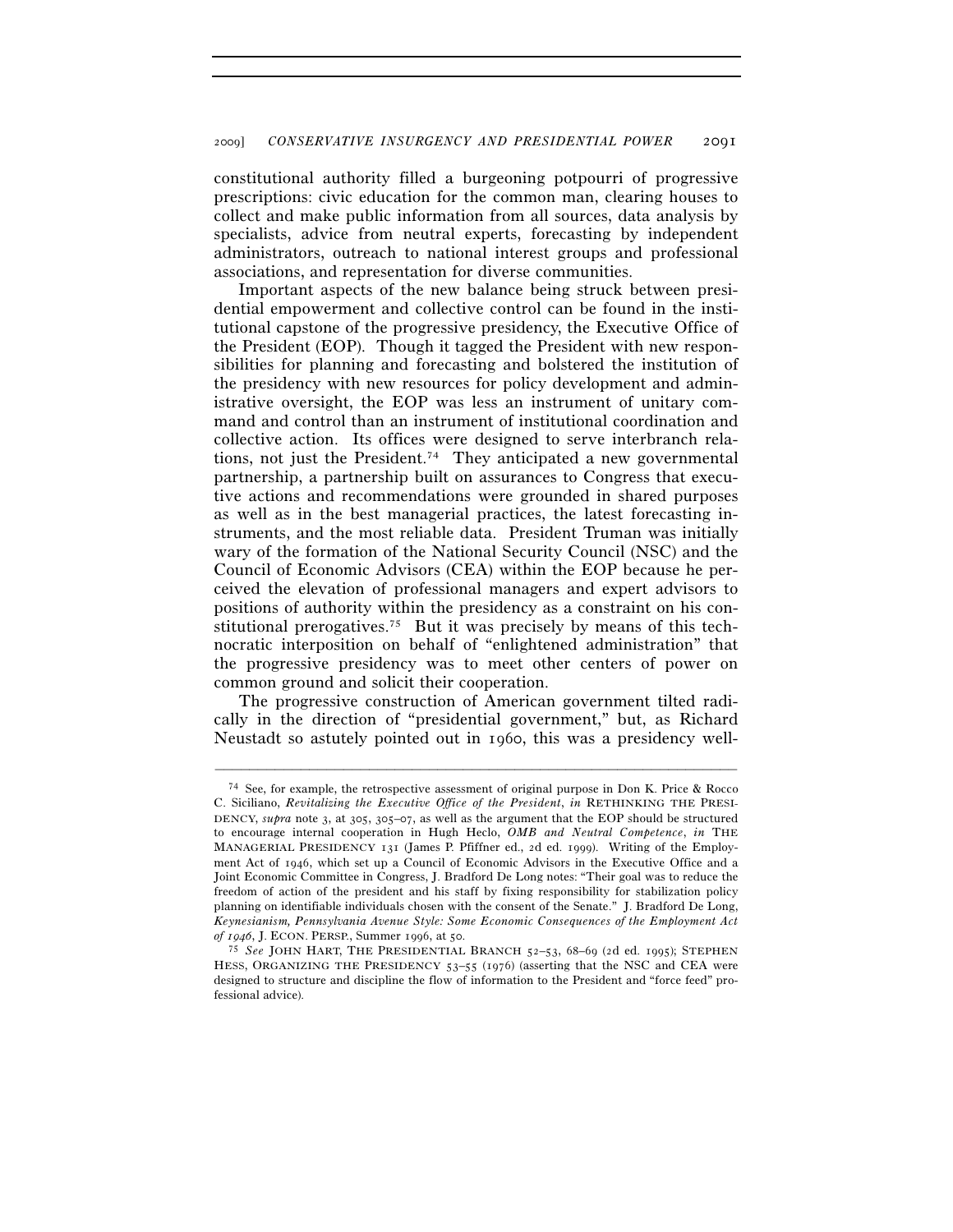advised not to depend on the Constitution for powers commensurate with its new responsibilities. Neustadt observed in practice not a separation of powers, but a system of "separate institutions *sharing* powers."76 *Presidential Power*, the last of the great progressive tracts, described an office engrossed in interactions with others outside its own sphere and charged to orchestrate the far-flung interests of the whole.<sup>77</sup>

### IV. THE UNITARY EXECUTIVE AS THEORY

By the 1970s, progressives had begun to turn on their handiwork. True to their conception of the modern presidency as a collective instrument of democratic control, they renounced incumbents for what they had come to perceive as overwrought pretensions to imperial rule, they condemned new forms of privilege that had developed behind the façade of a public interest in the administrative state, and they recoiled at the egocentric scramble of modern election campaigns.78 "Power invested, promise unfulfilled" was their summary judgment of the twentieth century's great experiment in presidency-centered government.79 Echoes from conservative voices of the 1950s can be heard in these criticisms. Both lamented the departure from the original design of American government and looked back to the Constitution to expose the derangement of modern practices.80

But as the progressives were recoiling and the intellectual foundations of their "modern" presidency were foundering, another insurgency began to rework the case for presidential power. Given past episodes, it is no surprise that these new advocates have been impatient with checks and balances. Like all empowered movements, this one has sought to unleash the presidency against reigning political priorities, to break through the thicket of institutions that has grown up around them, and to reconfigure American government around their own. The only curious thing is the indifference of these new insurgents to the challenge of inventing alternative machinery to surround presidential power and call it to account, machinery that might justify easing checks and balances with superior forms of external supervision, institutional coordination, and collective control. Their premise

<sup>76</sup> NEUSTADT, *supra* note 54, at 33. 77 *See generally id.*

<sup>78</sup> *See generally* THEODORE J. LOWI, THE END OF LIBERALISM: IDEOLOGY, POLICY, AND THE CRISIS OF PUBLIC AUTHORITY (1969); MILKIS, *supra* note 46; ARTHUR M. SCHLESINGER, JR., THE IMPERIAL PRESIDENCY (1973).

<sup>79</sup> LOWI, supra note 61; *see also* ARTHUR M. SCHLESINGER, JR., JOURNALS, 1952–2000, at  $260 (2007)$  (describing the moment of disillusionment with presidency-centered government for one of the twentieth century's foremost progressives).

one of the twentieth century's foremost progressives). 80 *See generally* LOUIS FISHER, PRESIDENTIAL WAR POWER (2d ed. 2004); MILKIS, *supra* note 46; TULIS, *supra* note 3.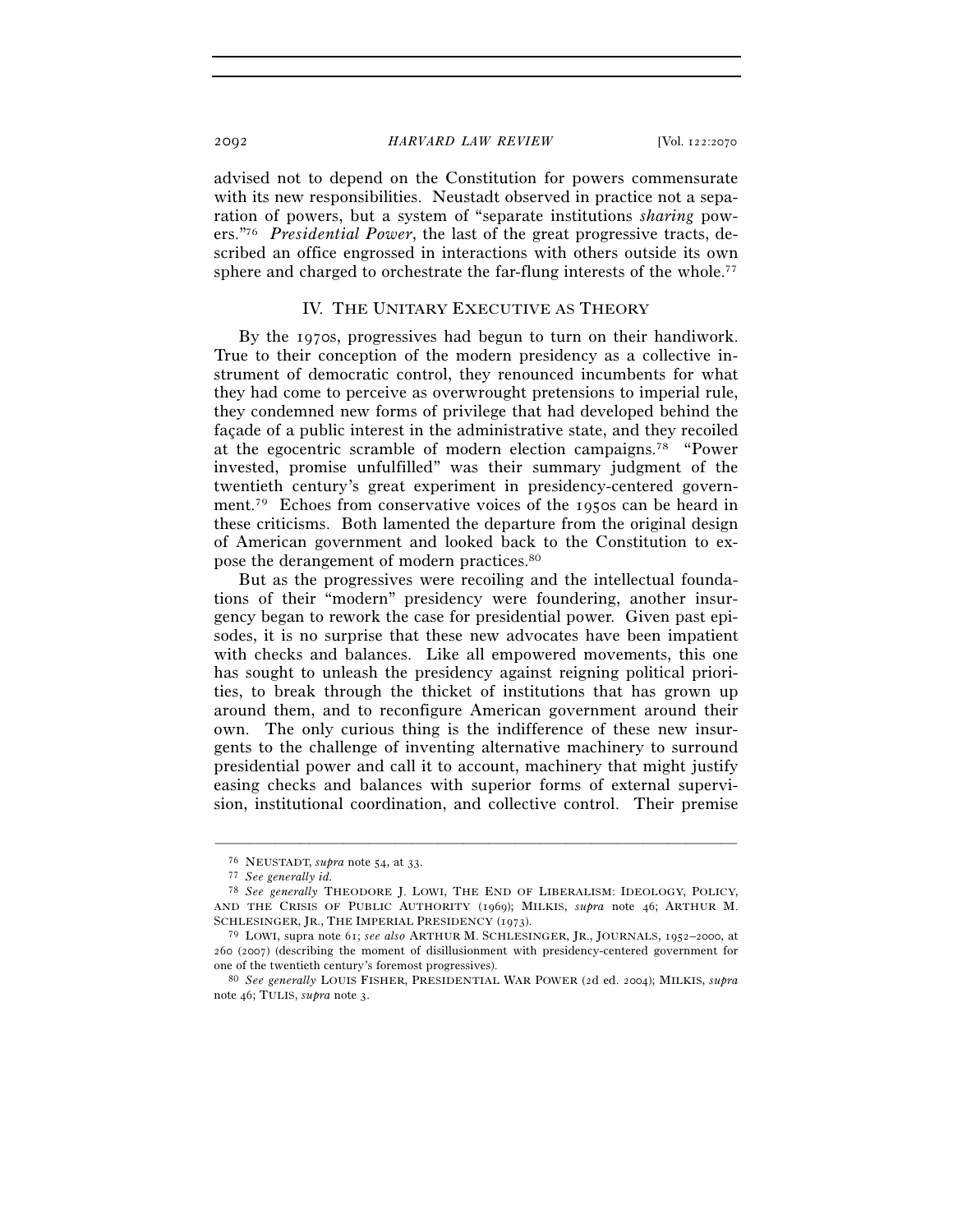cuts the other way. It is that everything needed to justify an expansive indulgence of presidential prerogatives today is to be found in "the text, structure, and ratification history of the Constitution."81

With both critics and advocates of presidential power now appealing to the formalities of the Constitution, the progressives' insight that modern governance demands both an unprecedented concentration of power in the executive *and* new mechanisms for calling that power to account has fallen by the wayside. Moreover, the debate as it is currently structured finds the critics at a decided disadvantage. While they may lament what they now perceive as a misguided course of development, negotiating a reversal that will reinvigorate checks and balances is a tall order, especially as governance challenges of the sort that prompted the development in the first place continue to mount apace.82 Advocates, on the other hand, are not asking for a reversal of course but for a codification and extension of what the long history of agitation on behalf of the presidency has actually produced. Not the least of the attractions of the unitary theory is the constitutional discipline it projects back upon accumulated historical practices. It sorts through the far-flung innovations that institutional development of the executive branch has brought in its train and aligns those most favorable to presidential prerogative and independence with first principles and immutable standards. Unlike the progressives, who historicized the Constitution, subsumed it within the stream of national development, and urged the polity to continue experimenting with alternative governing arrangements, the new conservatives disavow risky experiments and advance presidential control over the modern executive establishment on formal grounds alone, as a reaffirmation of the interior logic of the original design.

The critical intellectual move in the unitary theory is a relocation of the dispositive action to the years prior to the inauguration of George Washington. By elevating the significance of the prehistory of the office, the new conservatives undercut the notion that the powers of the "modern" presidency have "developed" over time. The principal claim is that those powers have been there all along and only need to be recovered in their full significance.83 To this end, the new construction scouts European developments in the theory and practice of executive power leading up to the American Revolution.84 Advocates observe

<sup>81</sup> YOO, THE POWERS OF WAR AND PEACE, *supra* note 18, at 5.<br><sup>82</sup> ANDREW RUDALEVIGE, THE NEW IMPERIAL PRESIDENCY 211–85 (2005).<br><sup>83</sup> In a similar spirit, see DAVID K. NICHOLS, THE MYTH OF THE MODERN PRESIDENCY

<sup>(</sup>1994). 84 *See* HARVEY C. MANSFIELD, JR., TAMING THE PRINCE: THE AMBIVALENCE OF MOD-ERN EXECUTIVE POWER (1989); FORREST MCDONALD, THE AMERICAN PRESIDENCY: AN INTELLECTUAL HISTORY 9–97 (1994); NICHOLS, *supra* note 83, at 139–61; *see also* Benjamin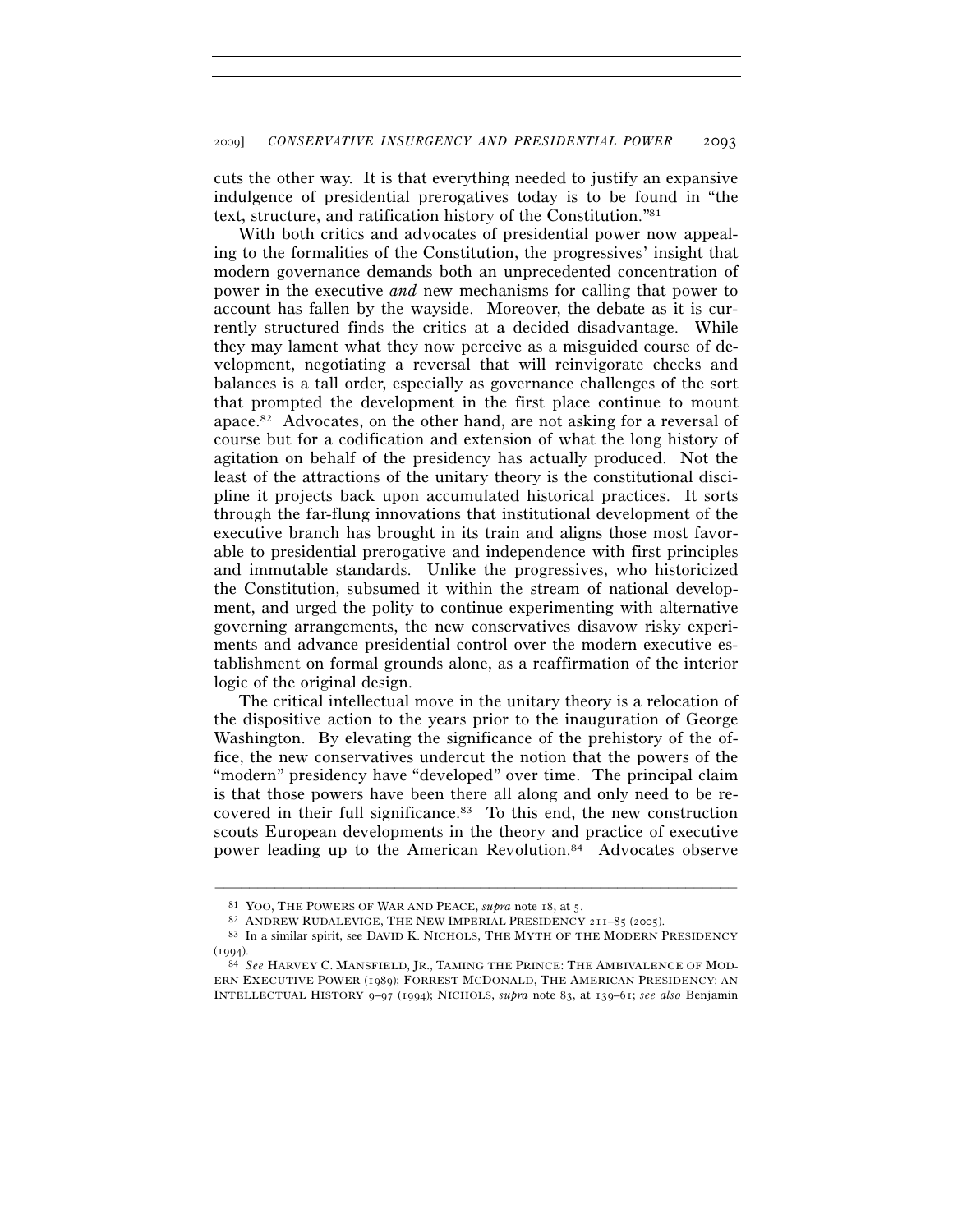the clear rejection of that line of development in the Declaration of Independence and the constitutions of the post-Revolutionary period, but they then dwell on the deliberate reintroduction of independent executive authority in the figure of a president in the new Constitution of 1787. The unitary theory rests at bottom on an interpretation of this early developmental sequence. The contention is that the Constitution of 1787 broke decisively with the unorthodox principles of executive organization ushered in by the American Revolution, and that in ratifying the Constitution, the people repaired to the more familiar historical model of a unitary executive authority. Put another way, in repudiating their post-Revolutionary experiments in collective control of the executive power, the people allegedly repudiated all but the rudimentary forms of collective control specified in the rest of the document and foreclosed any future experimentation along those lines.<sup>85</sup> By implication, the efforts of every subsequent generation to qualify the President's unilateral control of executive power stand discredited as a betrayal of the intent of the American people at their most authoritative moment. All told, it is not the powers of the presidency that have developed over time, only illegitimate constraints on those powers.86

Today's unitary theorists are certainly not the first to appeal to the Constitution as the sole controlling authority for evaluating presidential power. These appeals have been with us from the start, and they have been associated all along with resistance to those who have sought to alter the basis of presidential action. This was Henry Clay's appeal against the pretensions of Andrew Jackson<sup>87</sup> and William Howard Taft's appeal against the pretensions of Theodore Roosevelt.88 Both rejected populist trumps to constitutional strictures; both rejected the notion of an "undefined residuum"<sup>89</sup> of presidential power; both sought to hold the powers and duties of the chief executive to a stringent textual standard. In this sense, formalism and originalism

A. Kleinerman, *Can the Prince Really Be Tamed? Executive Prerogative, Popular Apathy, and the Constitutional Frame in Locke's* Second Treatise, 101 AM. POL. SCI. REV. 209 (2007); Sheldon S. Wolin, *Executive Liberation*, 6 STUD. AM. POL. DEV. 211, 211–16 (1992) (reviewing MANS-FIELD, *supra*). 85 *See, e.g.*, CALABRESI & YOO, *supra* note 17, at 30–36; *see also* YOO, THE POWERS OF

WAR AND PEACE, *supra* note 18, at 30–142 (discussing these early developments with respect to

the President's foreign affairs power).<br><sup>86</sup> *See* Hadley Arkes, *On the Moral Standing of the President As an Interpreter of the Constitution: Some Reflections on Our Current "Crises," 20 PS: POL. SCI. & POL. 637 (1987).* 

<sup>&</sup>lt;sup>87</sup> IO REG. DEB. 84–85 (1833) (statement of Sen. Henry Clay); Richard J. Ellis & Stephen Kirk, *Presidential Mandates in the Nineteenth Century: Conceptual Change and Institutional Development*, 9 STUD. AM. POL. DEV. 117, 152–53 (1995).

 $^{88}$ WILLIAM HOWARD TAFT, OUR CHIEF MAGISTRATE AND HIS POWERS (1916).  $^{89}$   $\emph{Id.}$  at 140.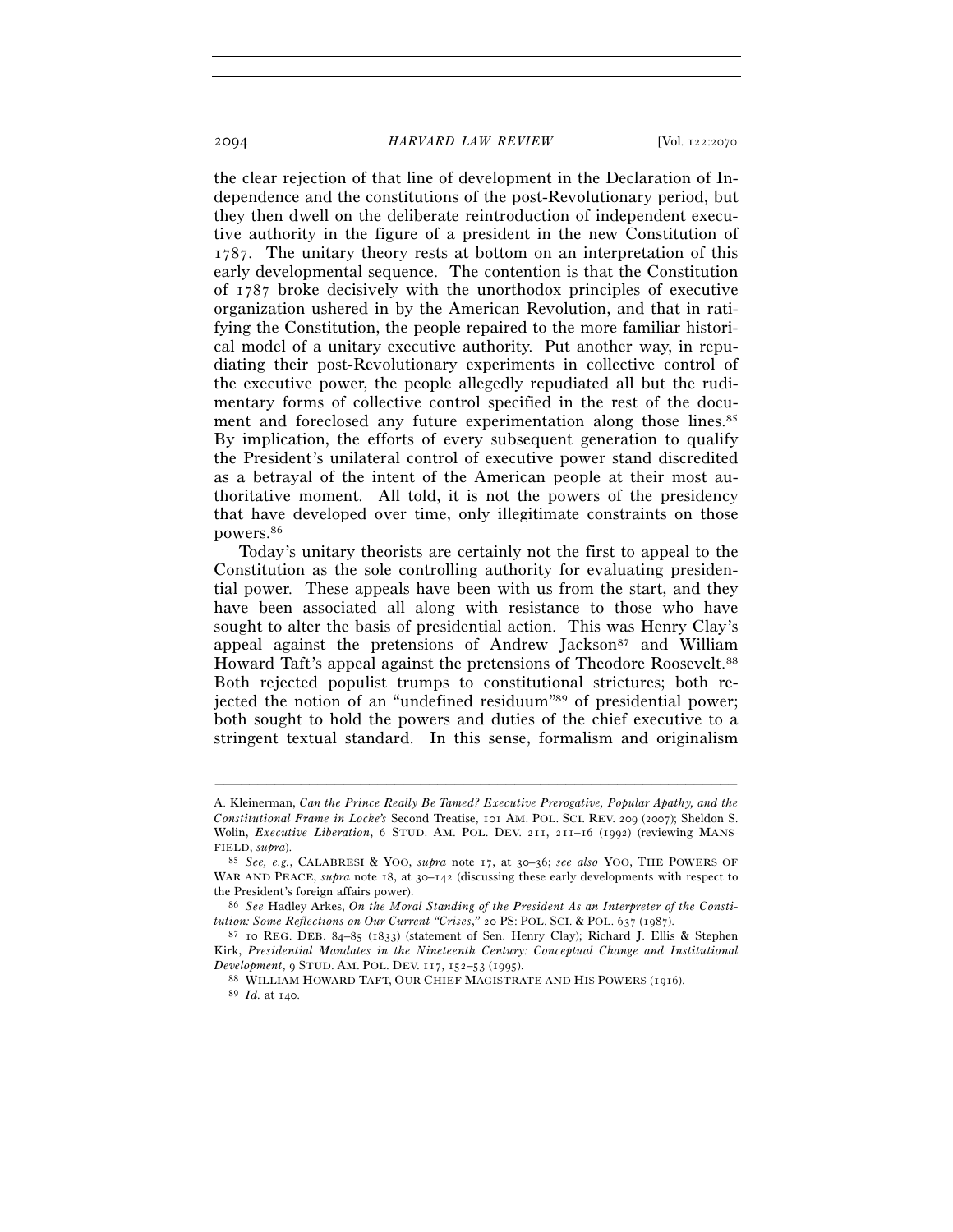remain today, as they have always been, hallmarks of a conservative construction.

But the developmental complication in the current invocation of formalism is glaring: the likes of Clay and Taft were trounced by the democratizing movements they opposed, and the appeal to constitutional stricture today follows a long history of institutional expansion supported on different premises and by other means. The new construction does not seek to roll back presidential powers as they have developed over time; it seeks, rather, to press forward the case for presidential government without reference to latter-day elaboration of its foundations. Indeed, in its new guise as a late-breaking installment in the history of advocating presidential power, this reversion to the Constitution appears to turn the whole sequence of institutional expansion into a brazen scheme of bait and switch. When powers that swelled on the promise of superseding constitutional divisions with more democratic forms of control are recaptured, contained, and defended by the Constitution alone, collective claims on those powers are abruptly curtailed. Or, to put it another way, when all extraconstitutional interventions are rendered superfluous, the expanded resources of the modern presidency are redeployed on behalf of the personal form of rule which the institutional innovations of all previous reformers were at pains to qualify. A sharp reversion to stricture at this late date confounds the traditional meaning of the term "conservative" and brings the insurgent character of this construction to the fore.

In reworking the case for presidential power, each of America's great insurgencies has pulled forward prior advances while discarding those legitimating qualifications that no longer served its purposes. In this regard, the conservative construction has been no different than any other. Much as the progressives scooped the Jackson-Lincoln model from its party-based constraints, today's conservatives have scooped the progressive model. Their return to the Constitution expands the domain of unilateral action by exploiting the progressive legacy of national power, administrative capacity, and executive management.

The cutting edge of the new construction, however, lies on the other side. It does not just scoop up the progressive legacy; it also marginalizes the extra-constitutional mechanisms that the progressives had relied upon to surround and regulate their presidency-centered system. Public opinion, pluralism, publicity, openness, empiricism, science, technical expertise, professionalism, administrative independence, freedom of information — all the operating norms and intermediary authorities on which the progressives pegged their faith in a "modern" presidency — are short-circuited by this appeal back to the formalities of the Constitution. While disillusioned progressives have been lamenting the inadequacy of these old nostrums in recent decades and calling for new forms of institutional restraint, insurgent conservatives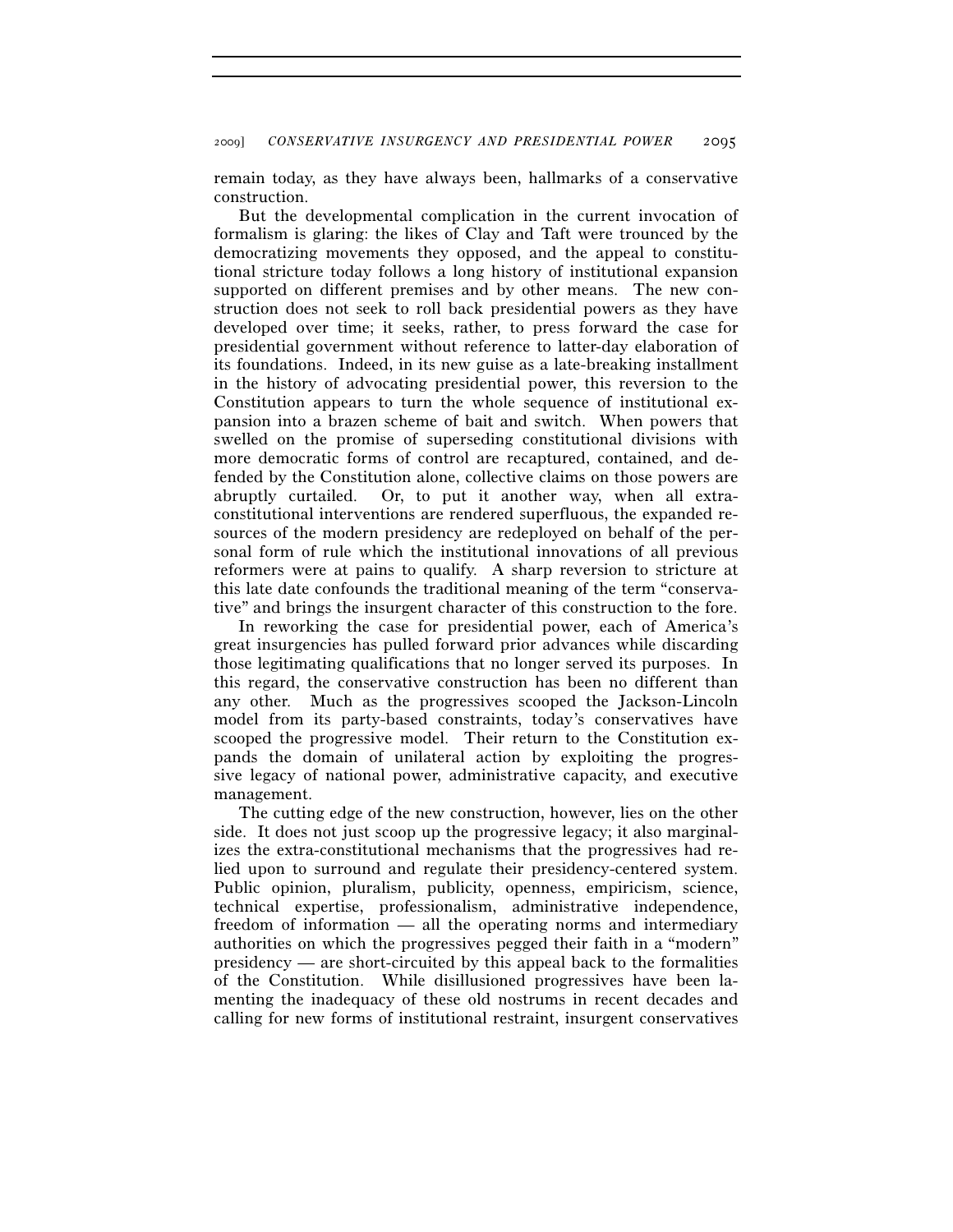have been busy crafting an alternative that renders those nostrums irrelevant and experimentation with new constraints unduly intrusive. When an interviewer pressed Vice President Cheney on the decisive turn of public opinion against Bush Administration war policies, the quick retort — "So?" — offered a pointed lesson on the distance that has been traveled between these two constructions.<sup>90</sup> Democracy's claims on presidential power now end with the administration of the oath of office.

#### V. THE UNITARY EXECUTIVE AS POLITICS

To leave it at that, however, is to ignore the political paradox at the heart of this construction. On the face of it, the theory of the unitary executive would appear to be as politically self-limiting today as it was in the time of Hamilton. As a rarefied legal brief for the President's unilateral claims to rule, it is not clear why anyone besides the president would support it. If new constructions of presidential power rise to prominence on the heels of major reform insurgencies, how are we to credit a construction so indifferent to matters of collective control? How does an ideologically charged political movement maximize its leverage in a democratic polity by advancing a closed system of personal rule?

Answers to these questions are to be found in the peculiar circumstances in which the conservative insurgency gestated. In the 1970s, suspicion of the sprawling bureaucratic state spawned by the progressives, anger at the progressives' repudiation of the Vietnam War, resistance to the progressives' penchant for market regulations, and rejection of their social and cultural permissiveness all came together in a formidable political tide. The election landslide of 1972 amply demonstrated the potential of this new coalition to dominate presidential contests. And yet, in the short run at least, any hope of its gaining control of Congress appeared a pipe dream. American politics entered into a long period in which conservatives were on the offensive ideologically but unable to consolidate their hold on national power. Shorn of an interbranch consensus on foreign and economic policy and faced with the stubborn persistence of divided government, they could anticipate little but frustration for their new national majority.

The alterations conservative intellectuals made in the ideational foundations of presidential power follow directly. The return to formalism in defense of expansive presidential prerogatives facilitated programmatic action in the absence of an overarching political consen-

<sup>90</sup> Interview by Martha Raddatz with Richard Cheney, Vice President of the United States, in Muscat, Oman (Mar. 19, 2008) (transcript available at http://abcnews.go.com/politics/story?id= 4481568).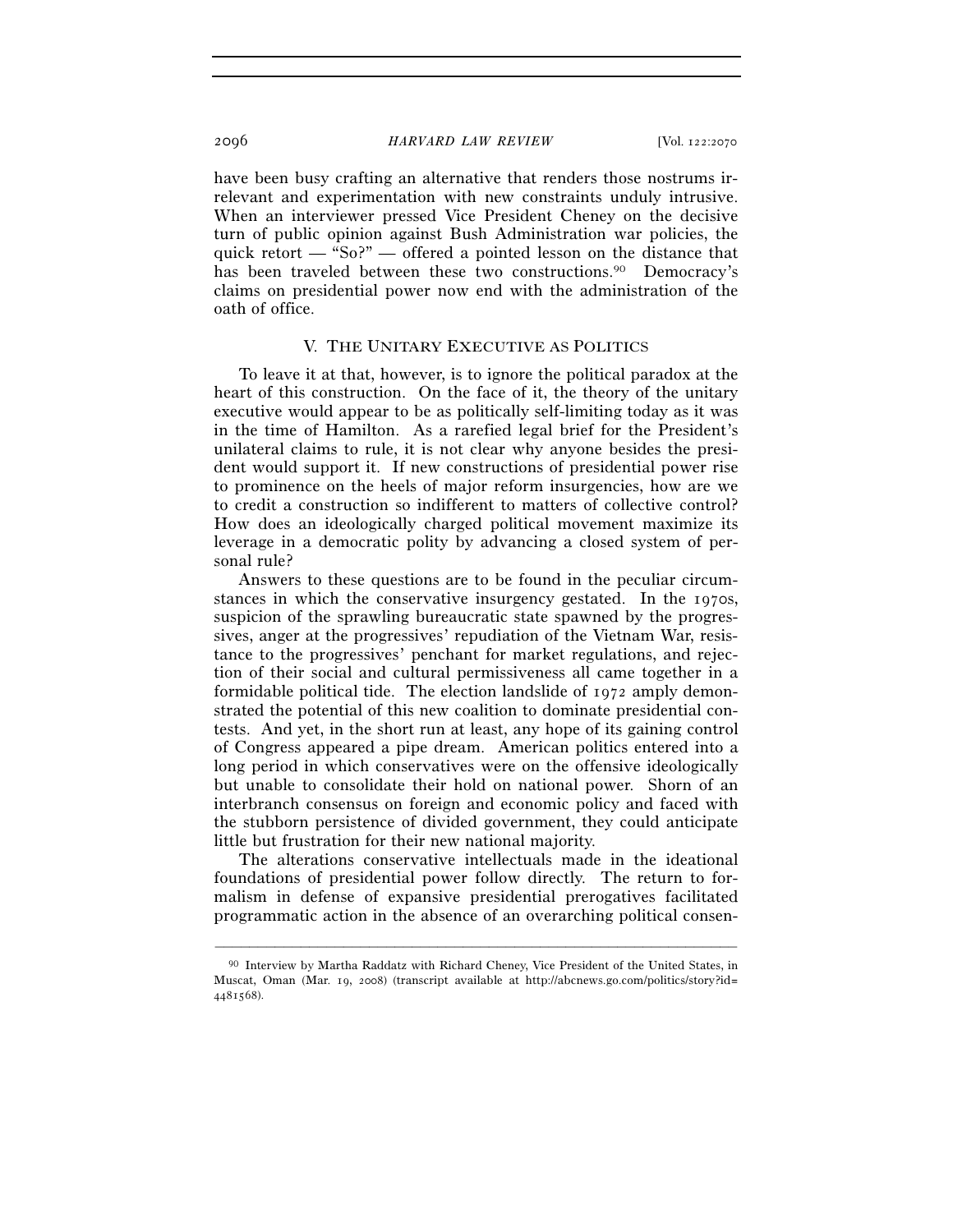sus; a unitary executive promised to ease the way to the political reconstruction of a divided polity.91 The quest for unity, which since the time of Jefferson had prompted political solutions to the problem of constitutional divisions, now prompted a constitutional solution to the problem of political divisions. Given all that had developed in the interim, the difference was easy to miss.

Like all previous constructions, this one played to the political strengths of the insurgent movement behind it. Conservatives could not but notice that the progressives' main stipulation for the release of presidential power — a clear public voice — had become more difficult to meet. In effect, they seized upon the instrument in hand — a presidency-centered government — for an alternative. The new construction sought unity in the executive because there was little prospect of institutional collaboration or political cooperation. It demanded strict administrative subordination to the will of the President because the ideal of administration in service to government as a whole had become vacuous. It was cast as a lawyer's brief because the new insurgents, unlike previous ones, saw no final victory on the horizon; they anticipated a future of ongoing political division, institutional confrontation, and, ultimately, judicial intervention.92

The political context also offered something of a democratic defense for the conservatives' assault on collective control, and it was on this count perhaps that the legacy of progressivism was most deeply implicated. It is not just that the presidency-centered government built by the progressives made it easier to imagine incumbents resourceful enough to reconstruct priorities on their own. At least as important was the fact that progressives had raised the political profile of Presidents, foisting them on the public and charging them to act as spearheads of a "continual process of internal reformation." Most important of all was the fact that the progressives' reconstruction of American government had fallen short by its own standards of democracy. With the exposure of interest group control of the progressives' bureaucratic networks, the idea of "enlightened administration" lay exposed.93 The stage was set for another great reversal, another redirection of presidential power against the auxiliary instruments that had previously justified it. A populist attack on the power of overbearing intellectuals and irresponsible bureaucrats was now of a piece with the traditional demand of all insurgencies to reclaim government

<sup>–––––––––––––––––––––––––––––––––––––––––––––––––––––––––––––</sup> 91 Instructive on this point is Daryl J. Levinson & Richard H. Pildes, *Separation of Parties, Not Powers*, 119 HARV. L. REV. <sup>2311</sup> (2006). 92 *See, e.g.*, PHILLIP J. COOPER, BY ORDER OF THE PRESIDENT: THE USE AND ABUSE

OF EXECUTIVE DIRECT ACTION 201–03 (2002) (describing the Reagan Administration's strategic thinking about signing statements). 93 *See* LOWI, *supra* note 78.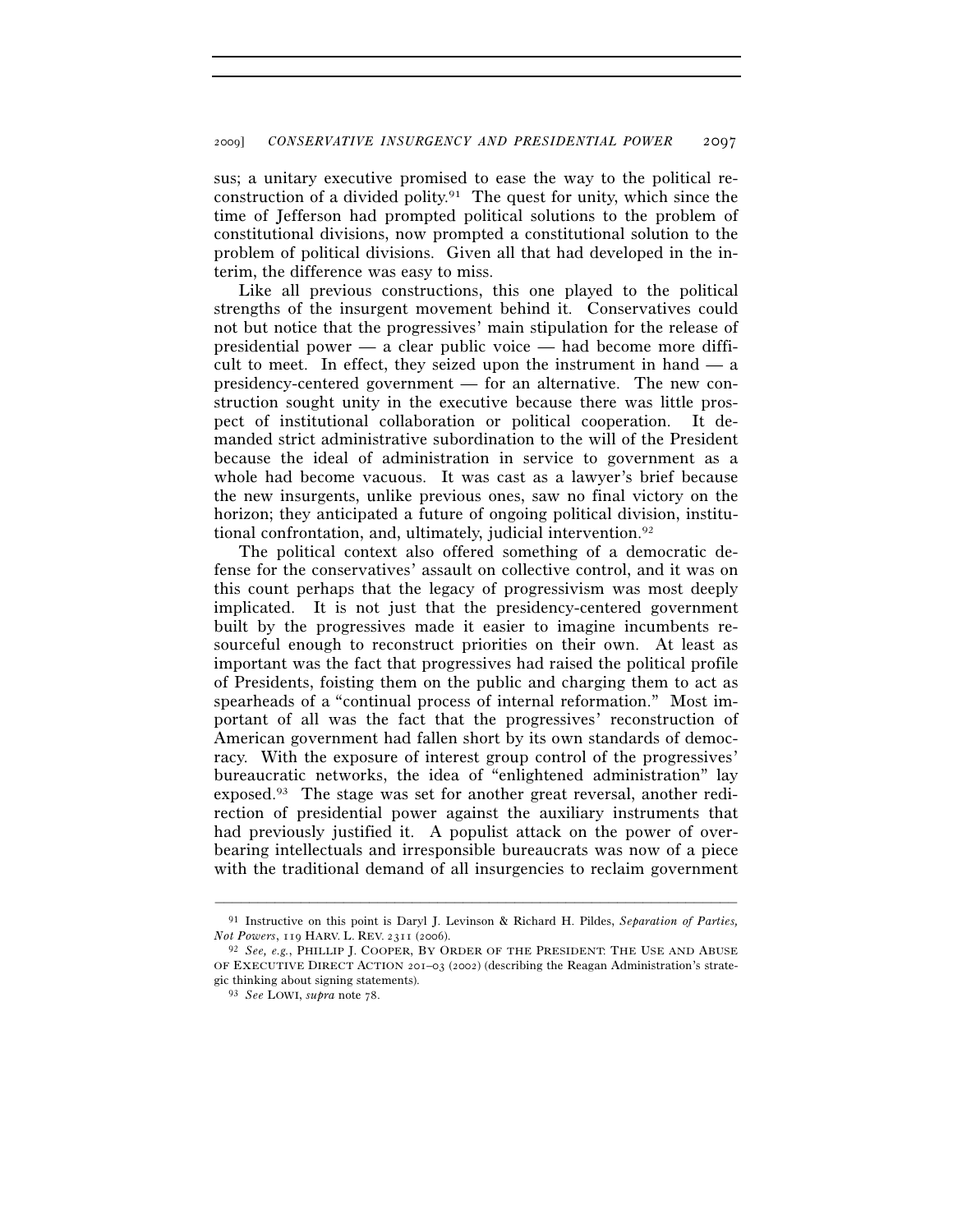for the people; it justified the release of presidential power within the executive branch as a restoration of responsibility and accountability in government.

All the conservatives needed to do to tap this sense of democracy was to constitutionalize the public voice, to tie the fact that the President is the only officer in American government who represents the nation as a whole more closely to the notion that the selection of the President had become, in effect, the only credible expression of the public's will. Originalists in their legal theory, the unitarians rely for this point on a form of political realism that would make their progressive predecessors blush. Once the public voice was fused more tightly to the will of the incumbent, extra-constitutional controls could be rejected as inconsistent with democratic accountability, and the vast repository of discretionary authority over policy accumulated in the executive branch could be made the exclusive province of the incumbent.

The Nixon Administration anticipated at a practical level what the new theory would soon seek to elevate as a standard of rule. While he was quick to remind his critics of precedents from his progressive predecessors for everything he sought to do, Nixon was also acutely aware of the very different circumstances in which he was invoking them: he was acting in a government otherwise controlled by his political enemies; there was no cohesive national sentiment on which to base expansive claims to power; his was a "silent" majority. Faced with these circumstances and emboldened by his lopsided victory in 1972, Nixon tapped the historical development of presidency-centered government to sharpen the argument for presidential independence and to press forward on his own with a transformation of American government and politics. Using many of the tools already available, he worked to undercut institutions put in place to foster interbranch collaboration and collective control. The statutory offices of the EOP were downgraded by compromising their neutrality and negating their promise of cooperative action.94 At the same time, Nixon worked to bolster institutions put in place to enhance his own governing capacities. He concentrated resources in the White House Office itself and extended the political supervision of the White House deeper into the permanent bureaucracy.95 When asked what was to prevent a President so empowered from overreaching, Nixon invoked the retroactive sanction of voters: "[A] President has to come up before the elector-

<sup>94</sup> *See, e.g.*, HUGH HECLO, A GOVERNMENT OF STRANGERS 78–80 (1977).

<sup>95</sup> *See generally* RICHARD P. NATHAN, THE ADMINISTRATIVE PRESIDENCY (1983); RICH-ARD P. NATHAN, THE PLOT THAT FAILED (1975). Note the Nixon-era breakpoints in the organization history as reviewed by HART, *supra* note 75, at 1–147; see also HECLO, *supra* note 94, at 13, 75; and KAREN M. HULT & CHARLES E. WALCOTT, EMPOWERING THE WHITE HOUSE 166–72 (2004).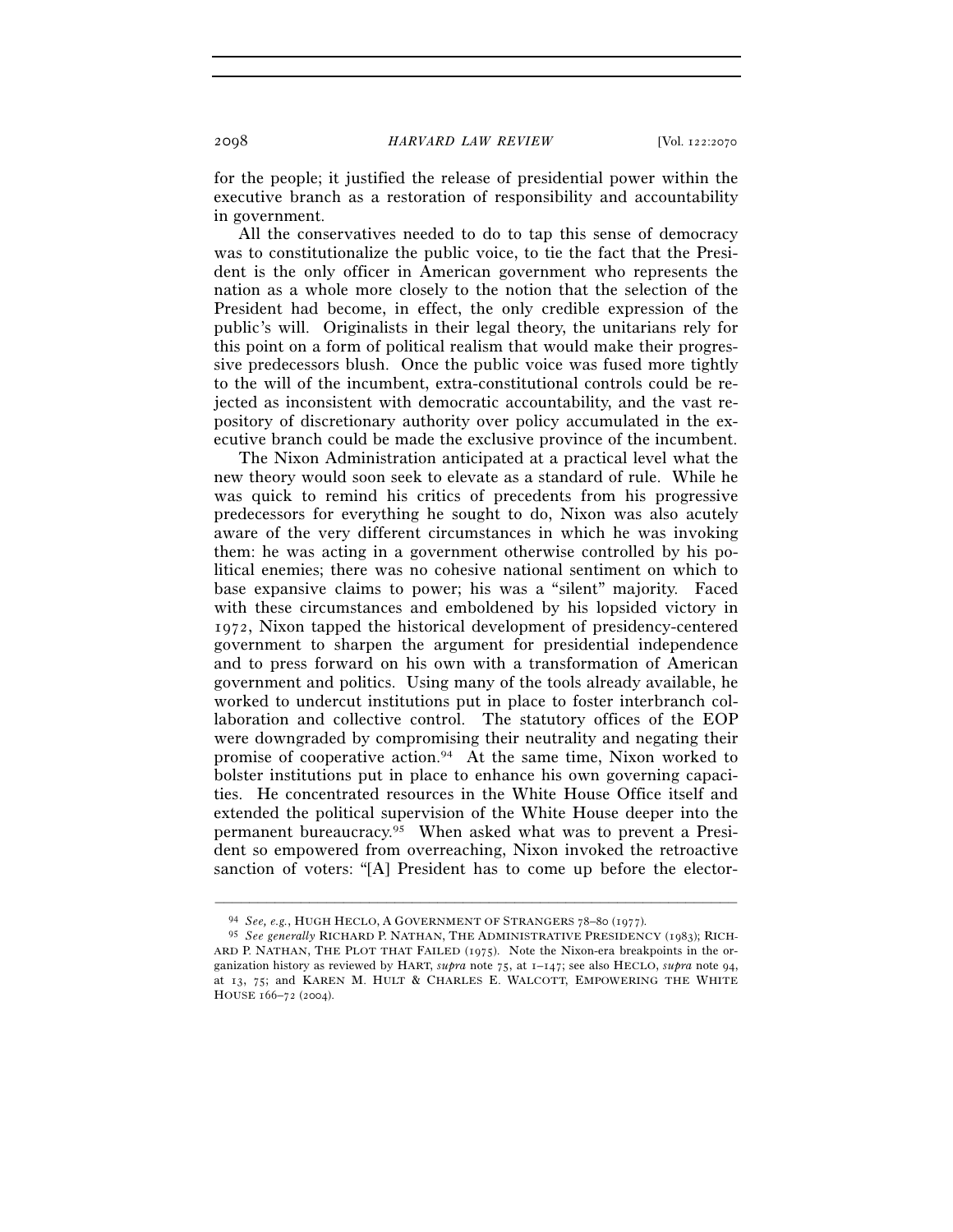ate."96 Here then was a clear road map showing how to move away from the idea of governing more collectively *through* the presidency toward the idea of governing more exclusively *within* the presidency.

The key assertions in what would become the unitary theory of the executive circulated through the conservative movement in the tumultuous years between the precipitous collapse of the Nixon presidency at the hands of the political enemies he so feared and the capitulation of George H.W. Bush to a Democratic Congress on the signal conservative issue of taxes in the budget agreement of 1990. In this period of persistent political division and stiff institutional resistance to the conservative turn, arguments circulated in and around the White House for the subordination of executive power to presidential will. The unelected Ford presidency inspired administration insiders to new thinking about the constitutional foundations of presidential authority and how it might be sustained in the face of a hostile and resurgent Congress.<sup>97</sup> The basic ideas were already in place by the time Dick Cheney instigated the minority report of the congressional investigation into the Iran-Contra affair.98 Terry Eastland responded to the perceived capitulation of George H.W. Bush to Congress by broadening and sharpening the case for independent executive action.99 The subsequent extension of the conservative movement into the national legal establishment disseminated these arguments and linked them to potent political and intellectual networks.100 When the contested election of 2000 stripped George W. Bush of a popular endorsement for his ambitious political agenda, a theory was ready at hand to shift the ground for programmatic action further onto the formal vesting of power.

Had the ambitions of the conservative insurgency not met such stubborn resistance for so long, it would be harder to credit its heavy investment in the exclusivity of presidential control. As it stands, the unitary theory is a high-stakes gamble that leaves movement priorities no more secure than the next election cycle. More striking still is the theory's pretension to upholding constitutional intent, for its personalization of executive power renders the whole of modern American

<sup>96</sup> CHRISTOPHER H. PYLE & RICHARD M. PIOUS, THE PRESIDENT, CONGRESS, AND THE CONSTITUTION 74 (1984) (quoting Interview by David Frost with Richard Nixon (May 19, 1977)).

<sup>97</sup> *See generally* JAMES MANN, THE RISE OF THE VULCANS (2004) (exploring the formative years of some Bush Administration officials in the Nixon and Ford administrations). 98 *See* Minority Report, *in* REPORT OF THE CONGRESSIONAL COMMITTEES INVESTI-

GATING THE IRAN-CONTRA AFFAIR, H.R. REP. NO. 100-433, S. REP. NO. <sup>100</sup>-<sup>216</sup> (1987). 99 *See* TERRY EASTLAND, ENERGY IN THE EXECUTIVE: THE CASE FOR THE STRONG

PRESIDENCY (1992); *see also* THE FETTERED PRESIDENCY: LEGAL CONSTRAINTS ON THE EXECUTIVE BRANCH (L. Gordon Crovitz & Jeremy A. Rabkin eds., 1989) (responding to the frustrations of the late years of the Reagan Administration).

<sup>100</sup> *See generally* STEVEN M. TELES, THE RISE OF THE CONSERVATIVE LEGAL MOVE-MENT (2008).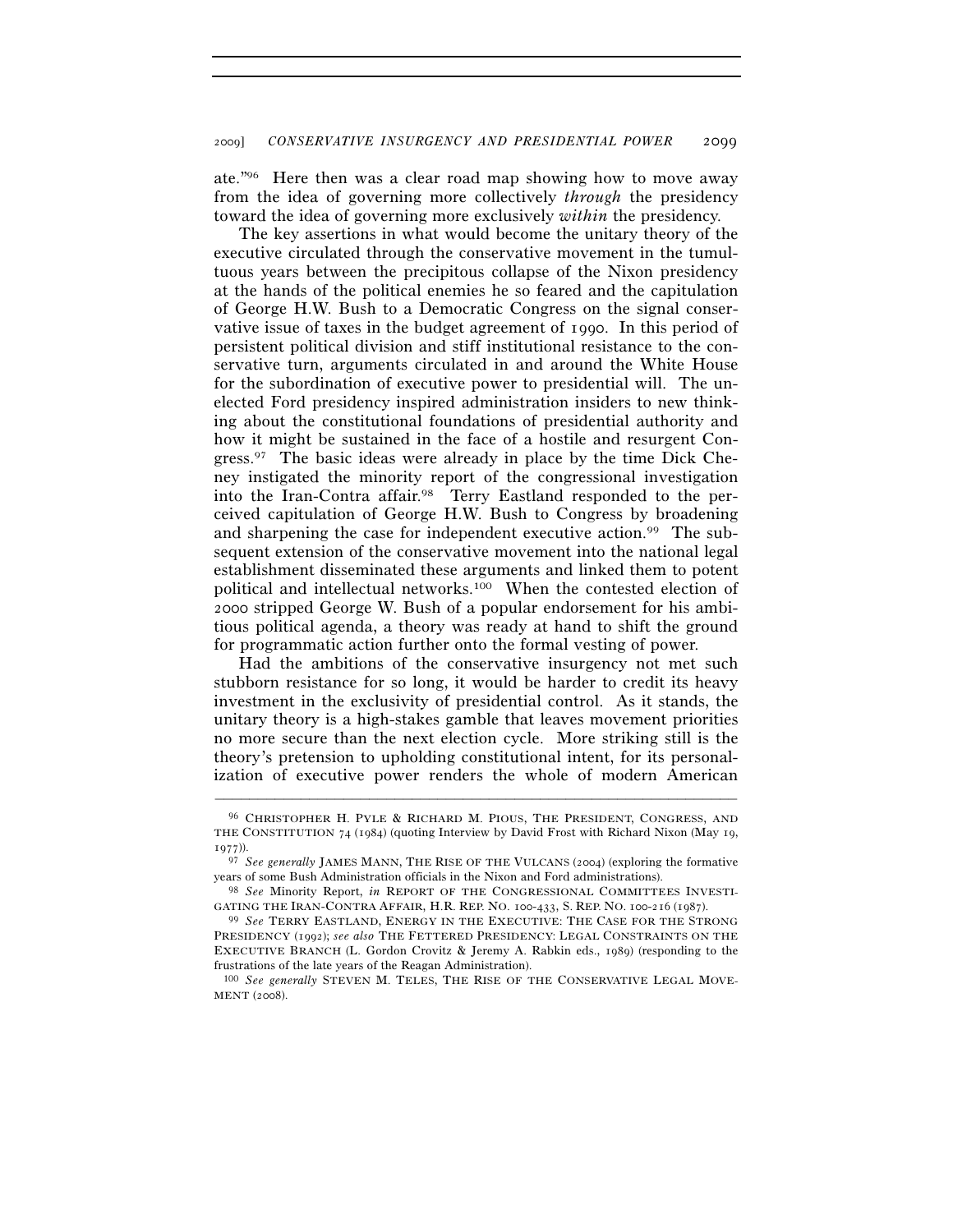government more volatile.101 When the notion of a presidential stewardship is stripped of progressive provisions for collective oversight by the nation's *prudentes*, when the notion of a politicized bureaucracy is stripped of Jacksonian provisions for collective oversight by the party, when the notion of a concert of power is stripped of Jeffersonian provisions for collective oversight by Congress — when the extraconstitutional ballast for presidential government is all stripped away and the idea is formalized as fundamental law, the original value of stability in government is all but lost from view. It is this confounding of constitutional ideals that points us, in the final analysis, to the limits of construction as a rejuvenating political process.

### VI. THE TRANSPOSITION OF IDEAS IN THE CONSTRUCTION OF PRESIDENTIAL POWER

Just after his ascent to the presidency in 1801, Jefferson wrote of recapturing the revolutionary zeal of 1776: "[O]ur most important object is to consolidate the nation once more into a single mass, in sentiment [and] in object."102 Because political unity is instrumental to the release of governmental power for a concerted purpose, it has been the political objective of every insurgency that has swept through the American system, and each has played fast and loose with constitutional divisions of power to attain some semblance of it. Buffeted by repeated manipulations of this sort, it was perhaps only a matter of time before these formal divisions became a prescription for what they originally appeared to proscribe. By treating familiar premises as historically fungible, by combining them in different ways and applying them to new circumstances, arrangements that were originally thought to inhibit programmatic action have been turned into instruments for programmatic action. This is the political attraction of the unitary executive, of a separate, insulated, and expansive repository of national power to be deployed at the will of the President alone.

Plausibility and timeliness are the leading attributes of a politically effective construction of presidential power. The interpretation of the Founding sequence upon which the theory of the unitary executive is built is certainly contestable,<sup>103</sup> but that is true of the alternatives as well. At this late date in the history of construction, constitutional claims have become so politicized that any demand for an interpreta-

<sup>–––––––––––––––––––––––––––––––––––––––––––––––––––––––––––––</sup> 101 *See* Jeremy D. Bailey, *The New Unitary Executive and Democratic Theory: The Problem of* 

<sup>&</sup>lt;sup>102</sup> Letter from Thomas Jefferson to David Denniston and James Cheetham (June 6, 1801), *in* 34 THE PAPERS OF THOMAS JEFFERSON 264–65 (Barbara B. Oberg ed., 2007).

<sup>103</sup> Louis Fisher relies on a different reading of the revolutionary sequence to reach very different conclusions. *See* FISHER, *supra* note 80; *see also* David J. Barron & Martin S. Lederman, *The Commander in Chief at the Lowest Ebb* (pts. 1 & 2), 121 HARV. L. REV. 689, 941 (2008).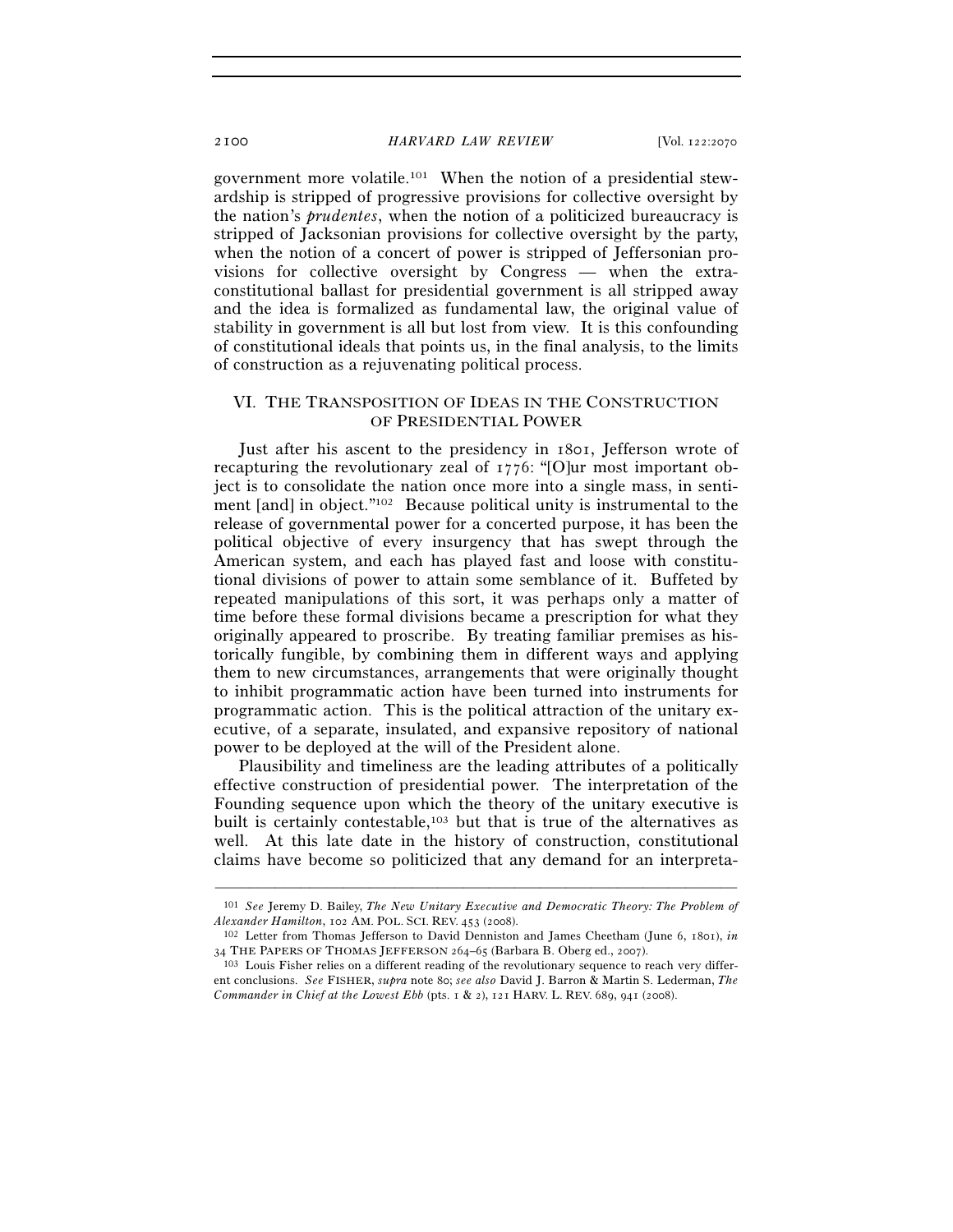tive consensus might justifiably be dismissed as extreme. Establishing credible and coherent principles for the operation of American government as we find it is hard enough. If the unitary theorists were wholly indifferent to the challenge of providing substantial evidence for their central propositions or unable to articulate a legitimating framework for current political ambitions and institutional practices, their work would not command the attention it does. By the same token, legal scholarship that seeks to adjudicate the claims of this theory directly will only take us so far in evaluating it. Probing this construction of power on its own terms offers at best a threshold test; it does not reckon with the political process of which constitutional construction is a part or with the historical drift in the plausibility of outcomes.

Fair to say, the opposite holds for the developmental account offered here. It does not purport either to debunk or to validate the theory of the unitary executive, nor for that matter, does it question the other constructions that have taken hold from time to time. Rather than enter the debate over the unitary theory's main contentions, a developmental analysis approaches it candidly as the latest in a long line of politically effective redactions of the ideational and institutional foundations of presidential power. It acknowledges the politicization of claims about the Constitution by candidly incorporating it into the assessment. The issues brought to the fore through this analysis are less about whether the theory of the unitary executive is correct than about how and with what consequence ideas about presidential power have traveled through time.

The turning points in the politics of construction are each marked by widespread disillusionment with the extra-constitutional mechanisms for collective oversight previously put in place to ease the system of checks and balances and empower the President. The congressional caucus eventually became "King Caucus," the party leaders eventually became the "bosses," enlightened administrators eventually became petty bureaucrats presiding despotically over independent fiefdoms. If nothing else, these developments testified to the fact that as brakes on unilateral control these devices were more than merely cosmetic.

What followed in each successive episode points to certain general dynamics in the political development of ideas: selective appropriation, contextual transposition, and ideological redeployment. Although each insurgency in its turn forthrightly repudiated the political priorities of its predecessor, each used selective appropriation and contextual transposition to alter and extend the case for presidential power. The Jacksonians elaborated upon the Jeffersonian idea of empowerment through a mandate from the people so as to dispense with the extraconstitutional mechanisms the Jeffersonians had put in place to secure presidential deference to the authority of Congress. The progressives elaborated upon the Jacksonian idea of the superiority of the presidency as an instrument for representing the public interest so as to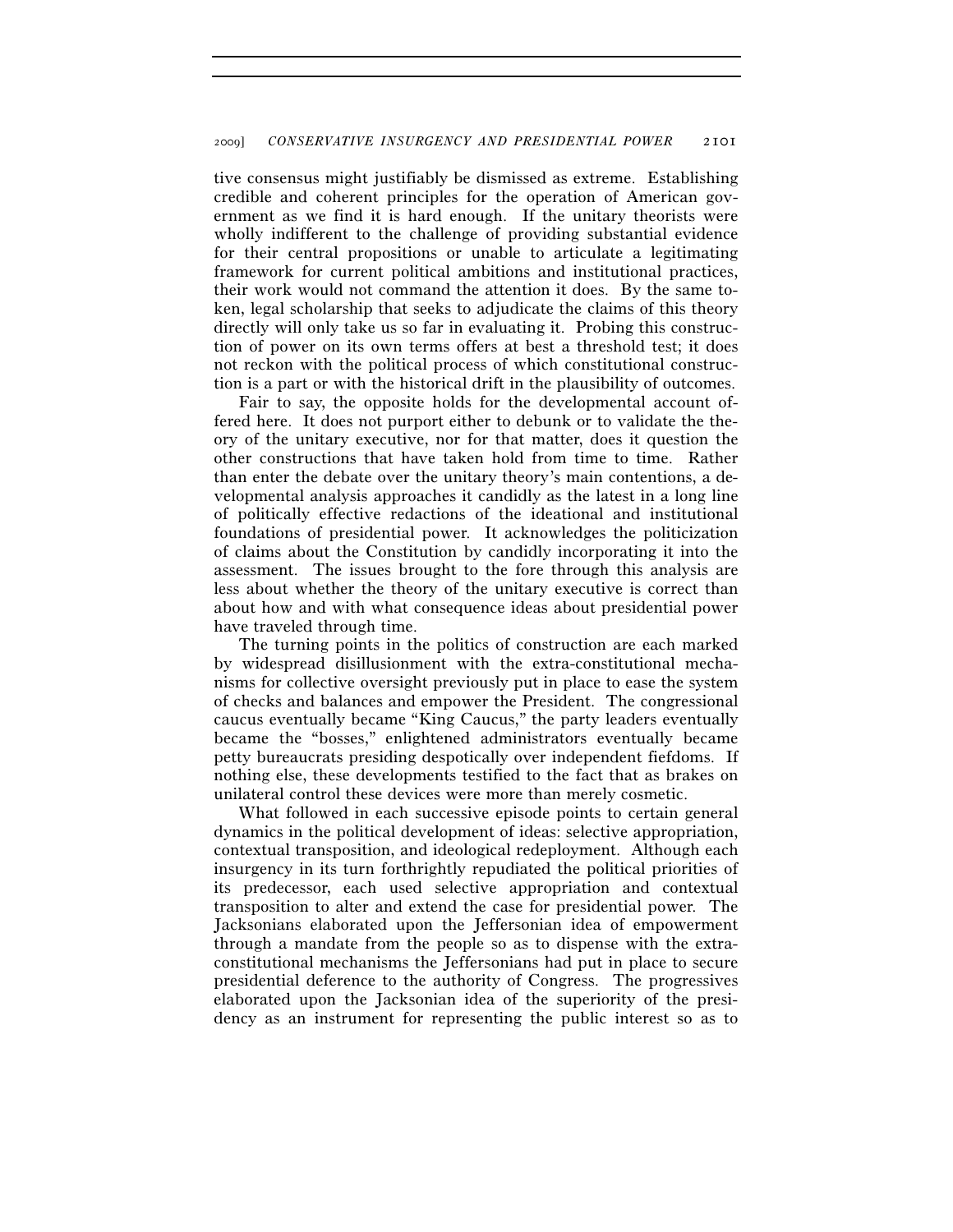dispense with the extra-constitutional mechanisms the Jacksonians had put in place to secure presidential deference to local party organizations. Today's conservatives have elaborated on the progressives' notion of presidency-centered government so as to dispense with the extra-constitutional mechanisms the progressives had put in place to secure presidential deference to the nation's *prudentes*. These selective appropriations accumulate power and legitimacy because they draw forward ideas previously championed by those whose substantive commitments are being repudiated. Progressive opposition to the unitary theory, like Federalist opposition to Jefferson, was compromised from the get-go by its own deep complicity in the construction of a more expansive presidency.

This is development by trump. Ideological enthusiasms come and go, but the idea of concentrating power in the presidency expands more or less continuously by leapfrogging constraints on the back of newly established baselines. The effect is to accumulate a composite of very different justifications for presidential power, a composite that becomes over time both more difficult to decipher and more difficult to resist. The theory of the unitary executive is effective because in doubling back to the predemocratic foundations of executive power, it both extends powers gained through the democratization of the presidency and changes the meaning of democracy itself. The democracy that ratified the creation of the presidency is not the same as the democracy that politicized central administration in the Jacksonian era, nor is it the same as the democracy that nationalized governmental power in the Progressive era. By some unstated transitive property of construction, however, the original act of ratification now provides democratic sanction to unbridled presidential control over the vast powers that have accumulated in the executive branch.

Constitutional construction is an American political tradition, perhaps *the* American political tradition. It is at the core of the successful adaptation of American government to the changing circumstances of its operation. But in the case of the presidency, as in other aspects of constitutional government where construction has been piled upon construction, the interpretive standards appear increasingly problematic. Future insurgents will surely find plausibility an easy discipline to master in asserting presidential power. By combining in their own way the full array of premises now in play, they will, in effect, be freer than ever before just to make things up as they go along. This is the final triumph of construction and the limit of its capacity to legitimate new forms of national government. Once a presidency-centered system of government built on the rejection of formalism and originalism is recast as the very expression of formalism and originalism — once the fruit of democracy's claims against limits are redeployed to limit democracy's claims — there is little left that appears reliable or settled.